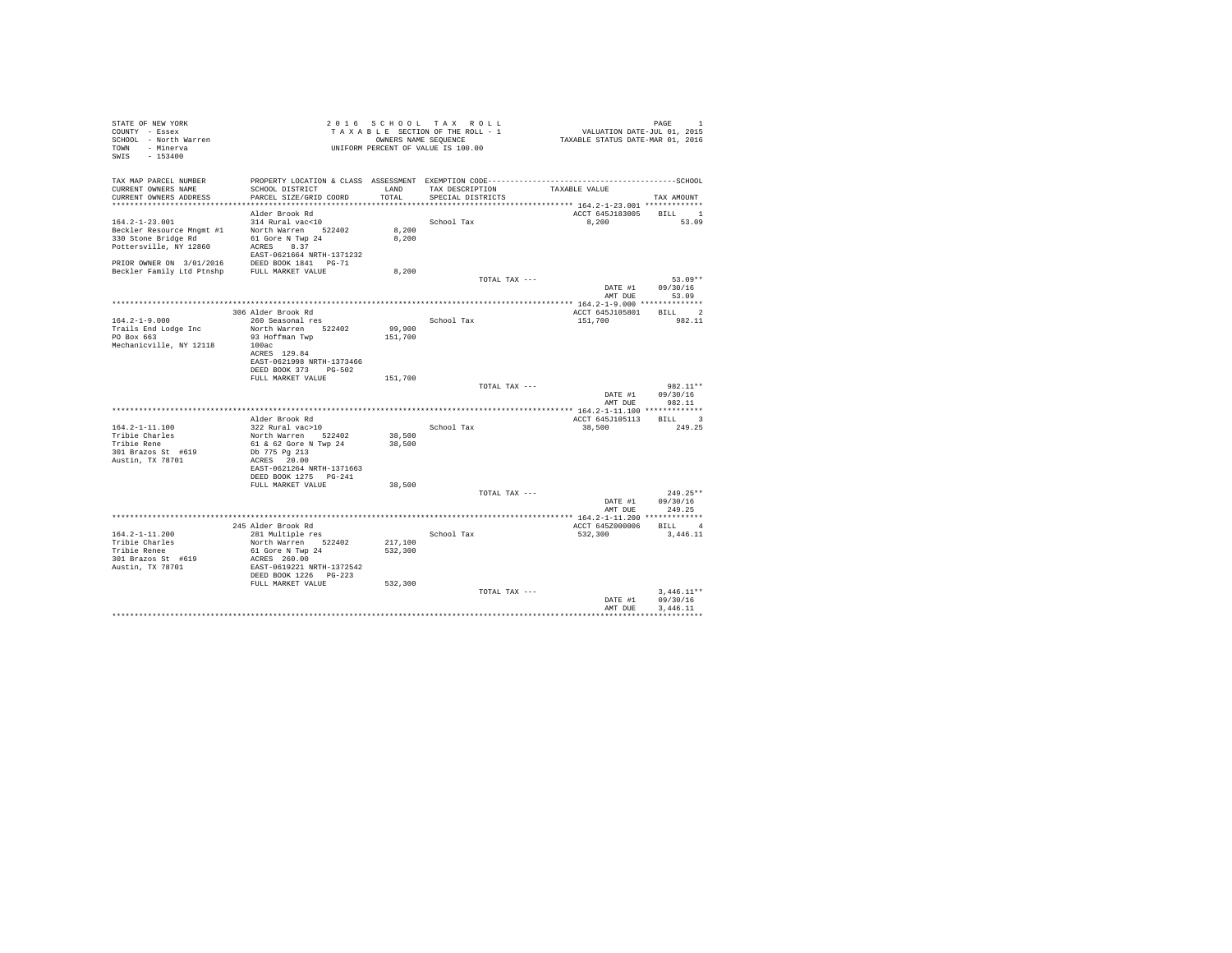|      | STATE OF NEW YORK     | 2016 SCHOOL TAX ROLL                                           | PAGE                   |  |
|------|-----------------------|----------------------------------------------------------------|------------------------|--|
|      | COUNTY - Essex        | VALUATION DATE-JUL 01, 2015<br>TAXABLE SECTION OF THE ROLL - 1 |                        |  |
|      | SCHOOL - North Warren | TAXABLE STATUS DATE-MAR 01, 2016                               |                        |  |
| TOWN | - Minerya             |                                                                | RPS155/V04/L015        |  |
| SWIS | - 153400              |                                                                | CURRENT DATE 8/18/2016 |  |
|      |                       |                                                                |                        |  |

#### \*\*\* S P E C I A L D I S T R I C T S U M M A R Y \*\*\*

|      |       | .             |                  |    | - | <b>EXEMPT</b><br>----- |           | ™UIAL<br>the contract of the contract of the contract of |  |
|------|-------|---------------|------------------|----|---|------------------------|-----------|----------------------------------------------------------|--|
| CODE | 1 A M | <b>DARCEL</b> | <b>TVDL</b><br>. | ,, |   | )UN.                   | - 19<br>. | $- - - -$<br>1 A.A                                       |  |

#### NO SPECIAL DISTRICTS AT THIS LEVEL

#### \*\*\* S C H O O L D I S T R I C T S U M M A R Y \*\*\*

| CODE   | DISTRICT NAME   | TOTAL<br>PARCELS | ASSESSED<br>LAND | ASSESSED<br>TOTAL | EXEMPT<br>AMOUNT<br>STAR AMOUNT | TOTAL<br>TAXABLE<br>STAR TAXABLE | TOTAL TAX |
|--------|-----------------|------------------|------------------|-------------------|---------------------------------|----------------------------------|-----------|
|        | North Warren    | $\overline{4}$   | 363,700          | 730,700           |                                 | 730,700                          |           |
| 522402 |                 |                  |                  |                   |                                 | 730,700                          | 4,730.56  |
|        | SUB-TOTAL       | $\overline{4}$   | 363,700          | 730,700           |                                 | 730,700                          |           |
|        | SUB-TOTAL(CONT) |                  |                  |                   |                                 | 730,700                          | 4,730.56  |
|        | TOTAL           | 4                | 363,700          | 730,700           |                                 | 730,700                          |           |
|        | TO TAL (CONT)   |                  |                  |                   |                                 | 730,700                          | 4.730.56  |

#### \*\*\* S Y S T E M C O D E S S U M M A R Y \*\*\*

NO SYSTEM EXEMPTIONS AT THIS LEVEL

## \*\*\* E X E M P T I O N S U M M A R Y \*\*\*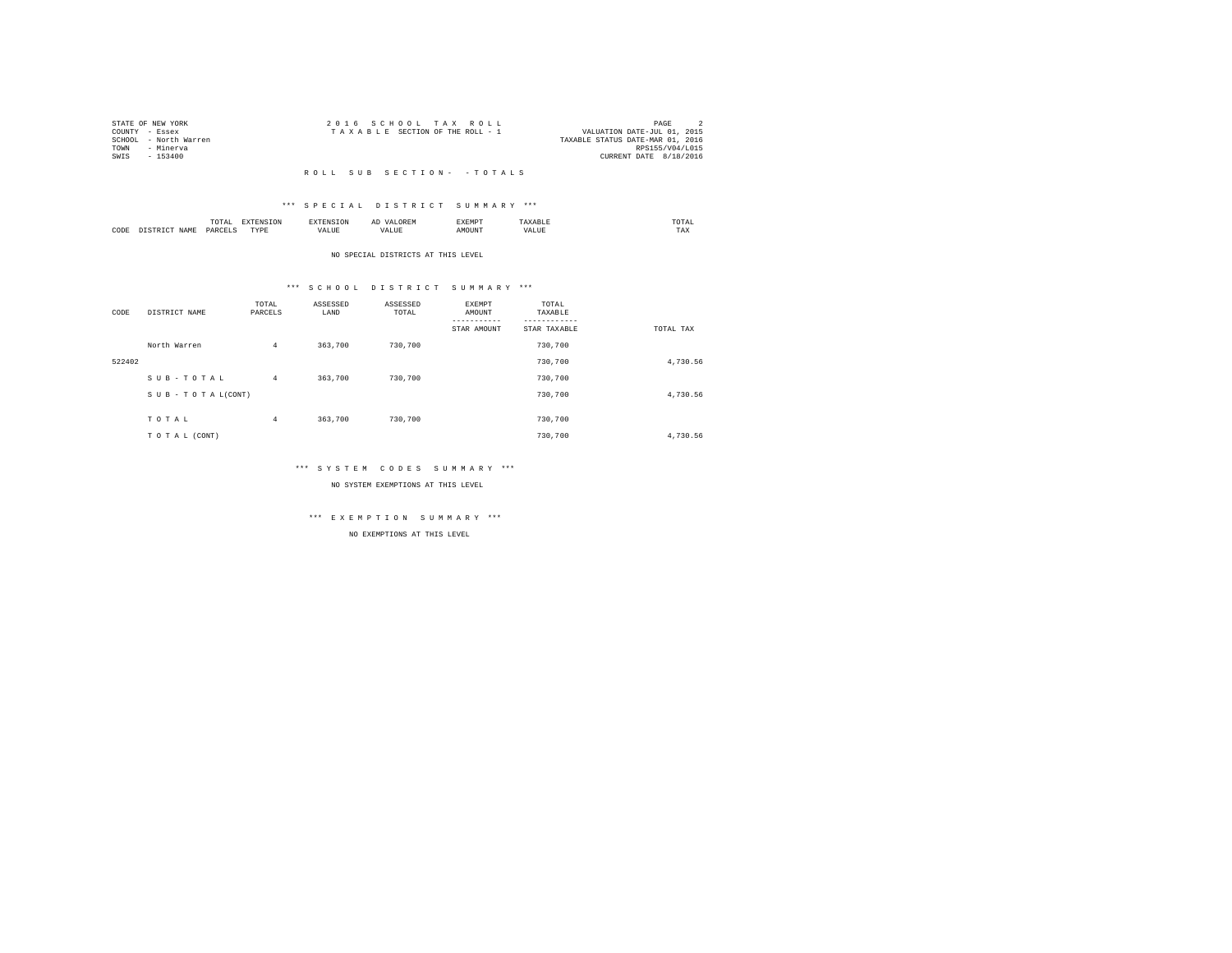| STATE OF NEW YORK |                       | 2016 SCHOOL TAX ROLL            |                            | PAGE                             |  |
|-------------------|-----------------------|---------------------------------|----------------------------|----------------------------------|--|
| COUNTY - Essex    |                       | TAXABLE SECTION OF THE ROLL - 1 |                            | VALUATION DATE-JUL 01, 2015      |  |
|                   | SCHOOL - North Warren |                                 |                            | TAXABLE STATUS DATE-MAR 01, 2016 |  |
| TOWN              | - Minerva             |                                 |                            | RPS155/V04/L015                  |  |
| SWIS              | $-153400$             |                                 |                            | CURRENT DATE 8/18/2016           |  |
|                   |                       |                                 |                            |                                  |  |
|                   |                       |                                 | ROLL SUB SECTION- - TOTALS |                                  |  |

| ROLL<br><b>SEC</b> | DESCRIPTION                | TOTAL<br>PARCELS | ASSESSED<br>LAND | ASSESSED<br>TOTAL | <b>EXEMPT</b><br>AMOUNT<br>STAR AMOUNT | TOTAL<br>TAXABLE<br>STAR TAXABLE | TOTAL<br>TAX |
|--------------------|----------------------------|------------------|------------------|-------------------|----------------------------------------|----------------------------------|--------------|
|                    | School Tax                 |                  | 363,700          | 730,700           |                                        | 730,700<br>730,700               | 4,730.56     |
|                    | SPEC DIST TAXES<br>TAXABLE |                  |                  |                   |                                        |                                  | 4,730.56     |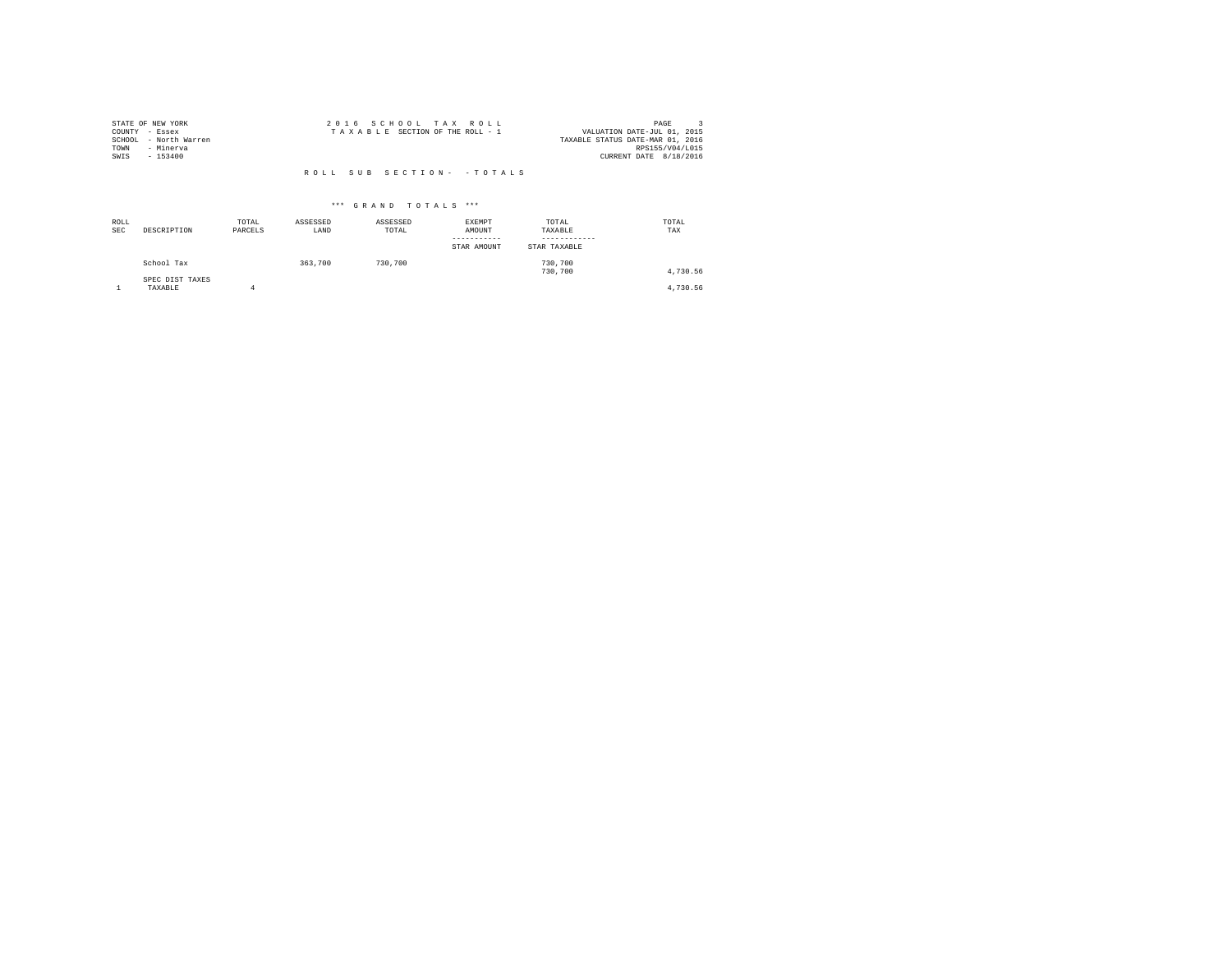| STATE OF NEW YORK |                       | 2016 SCHOOL TAX ROLL                                           | PAGE                   |  |
|-------------------|-----------------------|----------------------------------------------------------------|------------------------|--|
| COUNTY - Essex    |                       | VALUATION DATE-JUL 01, 2015<br>TAXABLE SECTION OF THE ROLL - 1 |                        |  |
|                   | SCHOOL - North Warren | TAXABLE STATUS DATE-MAR 01, 2016                               |                        |  |
| TOWN              | - Minerva             |                                                                | RPS155/V04/L015        |  |
| SWIS              | $-153400$             |                                                                | CURRENT DATE 8/18/2016 |  |
|                   |                       |                                                                |                        |  |

### R O L L S E C T I O N T O T A L S

#### \*\*\* S P E C I A L D I S T R I C T S U M M A R Y \*\*\*

|      |      | ----<br>⊶<br>.<br>the contract of the contract of the contract of | the contract of the contract of the contract of the contract of the contract of | ≖ | w n.<br>----- |   | mome<br>the contract of the contract of the contract of |
|------|------|-------------------------------------------------------------------|---------------------------------------------------------------------------------|---|---------------|---|---------------------------------------------------------|
| CODE | איתי | <b>DAR</b><br>$\sim$<br>_______                                   | TVD<br>.                                                                        | . | <b>NUNT</b>   | . | $- - -$<br>1 A.A                                        |

#### NO SPECIAL DISTRICTS AT THIS LEVEL

#### \*\*\* S C H O O L D I S T R I C T S U M M A R Y \*\*\*

| CODE   | DISTRICT NAME   | TOTAL<br>PARCELS | ASSESSED<br>LAND | ASSESSED<br>TOTAL | EXEMPT<br>AMOUNT<br>STAR AMOUNT | TOTAL<br>TAXABLE<br>STAR TAXABLE | TOTAL TAX |
|--------|-----------------|------------------|------------------|-------------------|---------------------------------|----------------------------------|-----------|
|        | North Warren    | $\overline{4}$   | 363,700          | 730,700           |                                 | 730,700                          |           |
| 522402 |                 |                  |                  |                   |                                 | 730,700                          | 4,730.56  |
|        | SUB-TOTAL       | $\overline{4}$   | 363,700          | 730,700           |                                 | 730,700                          |           |
|        | SUB-TOTAL(CONT) |                  |                  |                   |                                 | 730,700                          | 4,730.56  |
|        | TOTAL           | $\overline{4}$   | 363,700          | 730,700           |                                 | 730,700                          |           |
|        | TO TAL (CONT)   |                  |                  |                   |                                 | 730,700                          | 4.730.56  |

#### \*\*\* S Y S T E M C O D E S S U M M A R Y \*\*\*

NO SYSTEM EXEMPTIONS AT THIS LEVEL

# \*\*\* E X E M P T I O N S U M M A R Y \*\*\*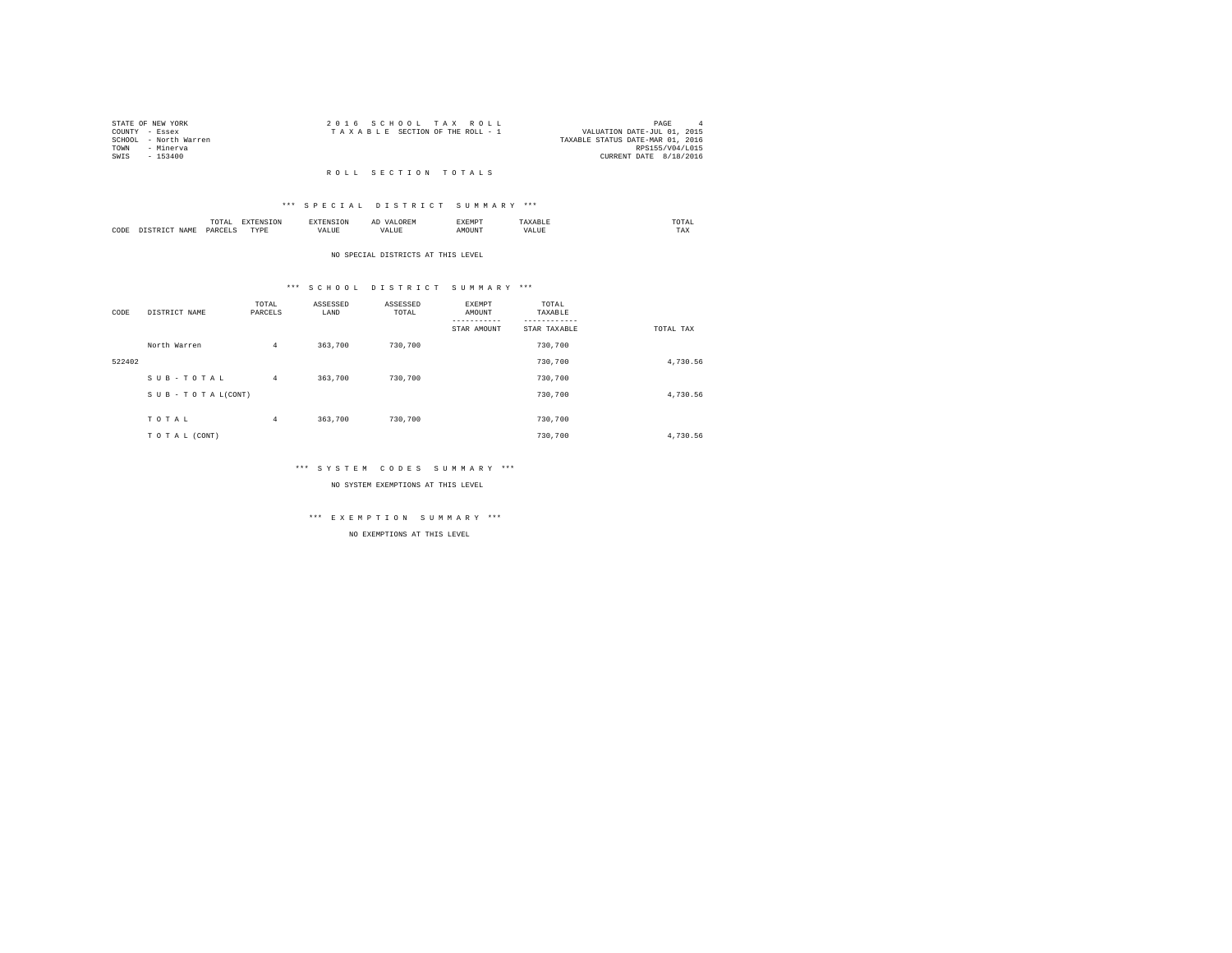| STATE OF NEW YORK     | 2016 SCHOOL TAX ROLL            | PAGE                             |
|-----------------------|---------------------------------|----------------------------------|
| COUNTY - Essex        | TAXABLE SECTION OF THE ROLL - 1 | VALUATION DATE-JUL 01, 2015      |
| SCHOOL - North Warren |                                 | TAXABLE STATUS DATE-MAR 01, 2016 |
| TOWN<br>- Minerya     |                                 | RPS155/V04/L015                  |
| SWIS<br>$-153400$     |                                 | CURRENT DATE 8/18/2016           |
|                       |                                 |                                  |
|                       | ROLL SECTION TOTALS             |                                  |

| ROLL<br>SEC | DESCRIPTION                | TOTAL<br>PARCELS | ASSESSED<br>LAND | ASSESSED<br>TOTAL | EXEMPT<br>AMOUNT<br>-----------<br>STAR AMOUNT | TOTAL<br>TAXABLE<br>---------<br>STAR TAXABLE | TOTAL<br>TAX |
|-------------|----------------------------|------------------|------------------|-------------------|------------------------------------------------|-----------------------------------------------|--------------|
|             | School Tax                 |                  | 363,700          | 730,700           |                                                | 730,700<br>730,700                            | 4,730.56     |
|             | SPEC DIST TAXES<br>TAXABLE | 4                |                  |                   |                                                |                                               | 4,730.56     |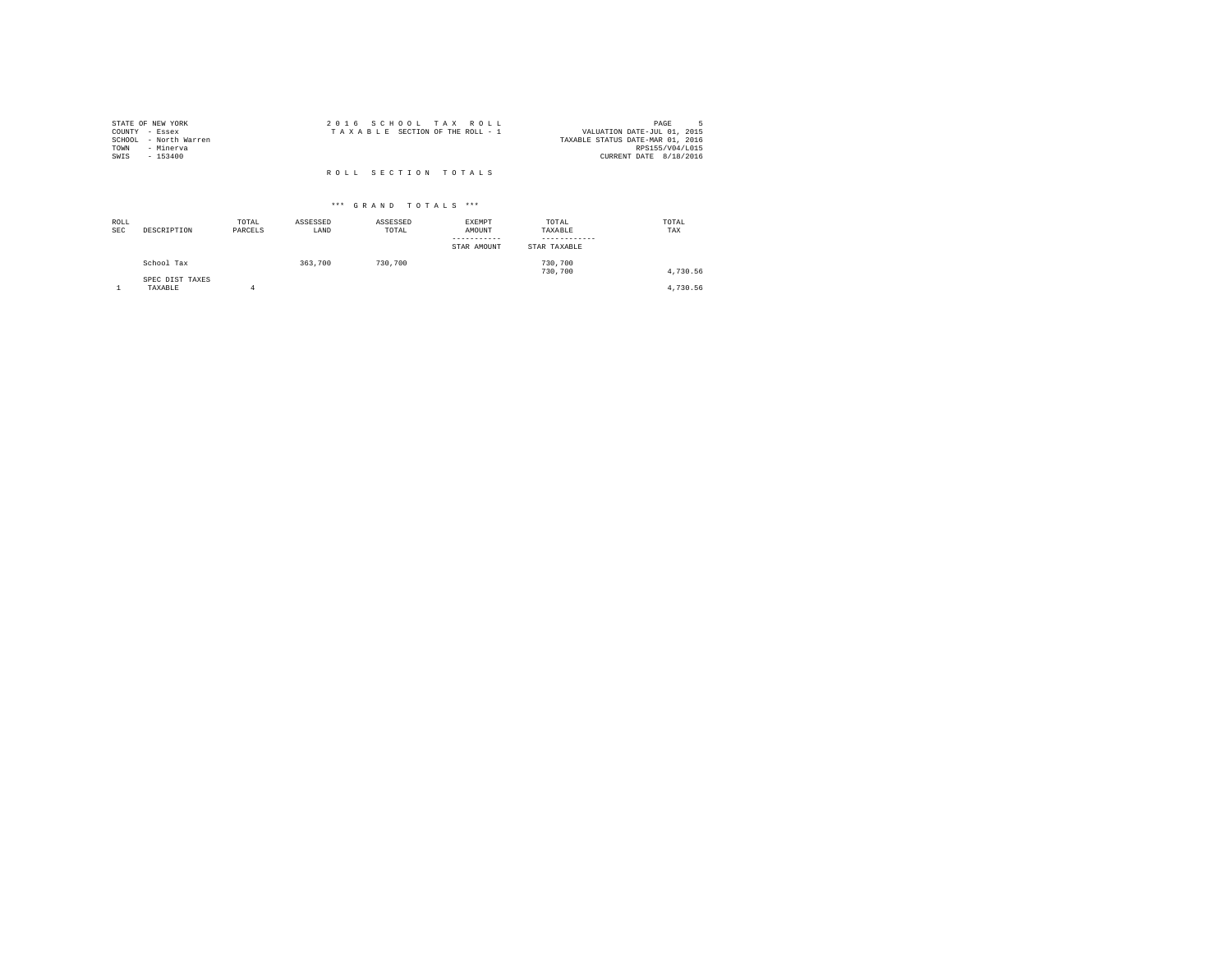| STATE OF NEW YORK                                     |                           |                      | 2016 SCHOOL TAX ROLL                   |               |                                  | 6<br>PAGE  |
|-------------------------------------------------------|---------------------------|----------------------|----------------------------------------|---------------|----------------------------------|------------|
| COUNTY<br>$-$ Essex                                   |                           |                      | UTILITY & R.R. SECTION OF THE ROLL - 6 |               | VALUATION DATE-JUL 01, 2015      |            |
| SCHOOL<br>- North Warren                              |                           | OWNERS NAME SEQUENCE |                                        |               | TAXABLE STATUS DATE-MAR 01, 2016 |            |
| - Minerva<br>TOWN                                     |                           |                      | UNIFORM PERCENT OF VALUE IS 100.00     |               |                                  |            |
| $-153400$<br>SWIS                                     |                           |                      |                                        |               |                                  |            |
|                                                       |                           |                      |                                        |               |                                  |            |
| TAX MAP PARCEL NUMBER                                 | PROPERTY LOCATION & CLASS | ASSESSMENT           |                                        |               |                                  |            |
| CURRENT OWNERS NAME                                   | SCHOOL DISTRICT           | LAND                 | TAX DESCRIPTION                        | TAXABLE VALUE |                                  |            |
| CURRENT OWNERS ADDRESS . PARCEL SIZE/GRID COORD TOTAL |                           |                      | SPECIAL DISTRICTS                      |               |                                  | TAX AMOUNT |
|                                                       |                           |                      |                                        |               |                                  |            |
|                                                       | Outside Plant             |                      |                                        |               | ACCT 645N015002                  | BILL.      |
| 634. - 9999-618. 750/1882                             | 836 Telecom, eq.          |                      | School Tax                             |               | 128                              | 0.83       |
| Continental Telephone Co                              | 522402<br>North Warren    | $\Omega$             |                                        |               |                                  |            |
| Of Upstate Ny Inc                                     | 888888                    | 128                  |                                        |               |                                  |            |
| Frontier Communications                               | 153401.10000              |                      |                                        |               |                                  |            |
| c/o Duff & Phelps LLC                                 | Apportion School .41%     |                      |                                        |               |                                  |            |
| PO Box 2629                                           | EAST-0606241 NRTH-1374442 |                      |                                        |               |                                  |            |
| Addison, TX 75001                                     | FULL MARKET VALUE         | 128                  |                                        |               |                                  |            |
|                                                       |                           |                      | TOTAL TAX $---$                        |               |                                  | $0.83**$   |
|                                                       |                           |                      |                                        |               | DATE #1                          | 09/30/16   |
|                                                       |                           |                      |                                        |               | AMT DUE                          | 0.83       |
|                                                       |                           |                      |                                        |               |                                  |            |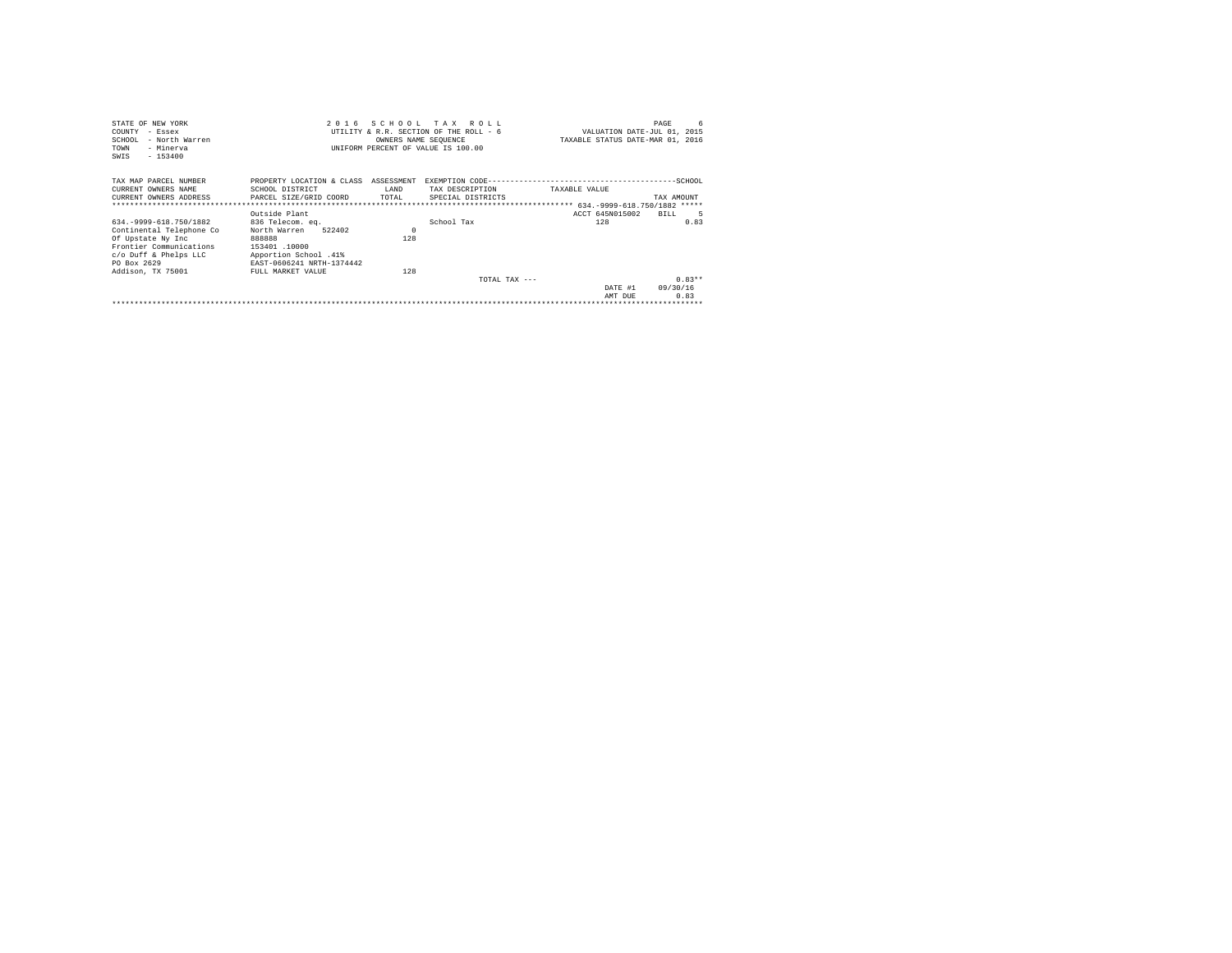|      | STATE OF NEW YORK     | 2016 SCHOOL TAX ROLL                   | PAGE                             |
|------|-----------------------|----------------------------------------|----------------------------------|
|      | COUNTY - Essex        | UTILITY & R.R. SECTION OF THE ROLL - 6 | VALUATION DATE-JUL 01, 2015      |
|      | SCHOOL - North Warren |                                        | TAXABLE STATUS DATE-MAR 01, 2016 |
| TOWN | - Minerva             | UNIFORM PERCENT OF VALUE IS 100.00     | RPS155/V04/L015                  |
| SWTS | $-153400$             |                                        | CURRENT DATE 8/18/2016           |
|      |                       |                                        |                                  |

#### \*\*\* S P E C I A L D I S T R I C T S U M M A R Y \*\*\*

|      | <b>TRAFFIC</b><br>TAI<br>the contract of the contract of the contract of |            | A. | <b>************</b><br>عدد |   | JIAI<br>the contract of the contract of the contract of |
|------|--------------------------------------------------------------------------|------------|----|----------------------------|---|---------------------------------------------------------|
| CODE | PARC                                                                     | TVDR.<br>. |    | זר                         | n | 1 M.A                                                   |

#### NO SPECIAL DISTRICTS AT THIS LEVEL

#### \*\*\* S C H O O L D I S T R I C T S U M M A R Y \*\*\*

| CODE   | DISTRICT NAME      | TOTAL<br>PARCELS | ASSESSED<br>LAND | ASSESSED<br>TOTAL | EXEMPT<br>AMOUNT<br>--------<br>STAR AMOUNT | TOTAL<br>TAXABLE<br>STAR TAXABLE | TOTAL TAX |
|--------|--------------------|------------------|------------------|-------------------|---------------------------------------------|----------------------------------|-----------|
|        | North Warren       | $\mathbf{1}$     |                  | 128               |                                             | 128                              |           |
| 522402 |                    |                  |                  |                   |                                             | 128                              | .83       |
|        | SUB-TOTAL          | $\mathbf{1}$     |                  | 128               |                                             | 128                              |           |
|        | SUB - TO TAL(CONT) |                  |                  |                   |                                             | 128                              | .83       |
|        | TOTAL              | $\mathbf{1}$     |                  | 128               |                                             | 128                              |           |
|        | TO TAL (CONT)      |                  |                  |                   |                                             | 128                              | .83       |

#### \*\*\* S Y S T E M C O D E S S U M M A R Y \*\*\*

NO SYSTEM EXEMPTIONS AT THIS LEVEL

# \*\*\* E X E M P T I O N S U M M A R Y \*\*\*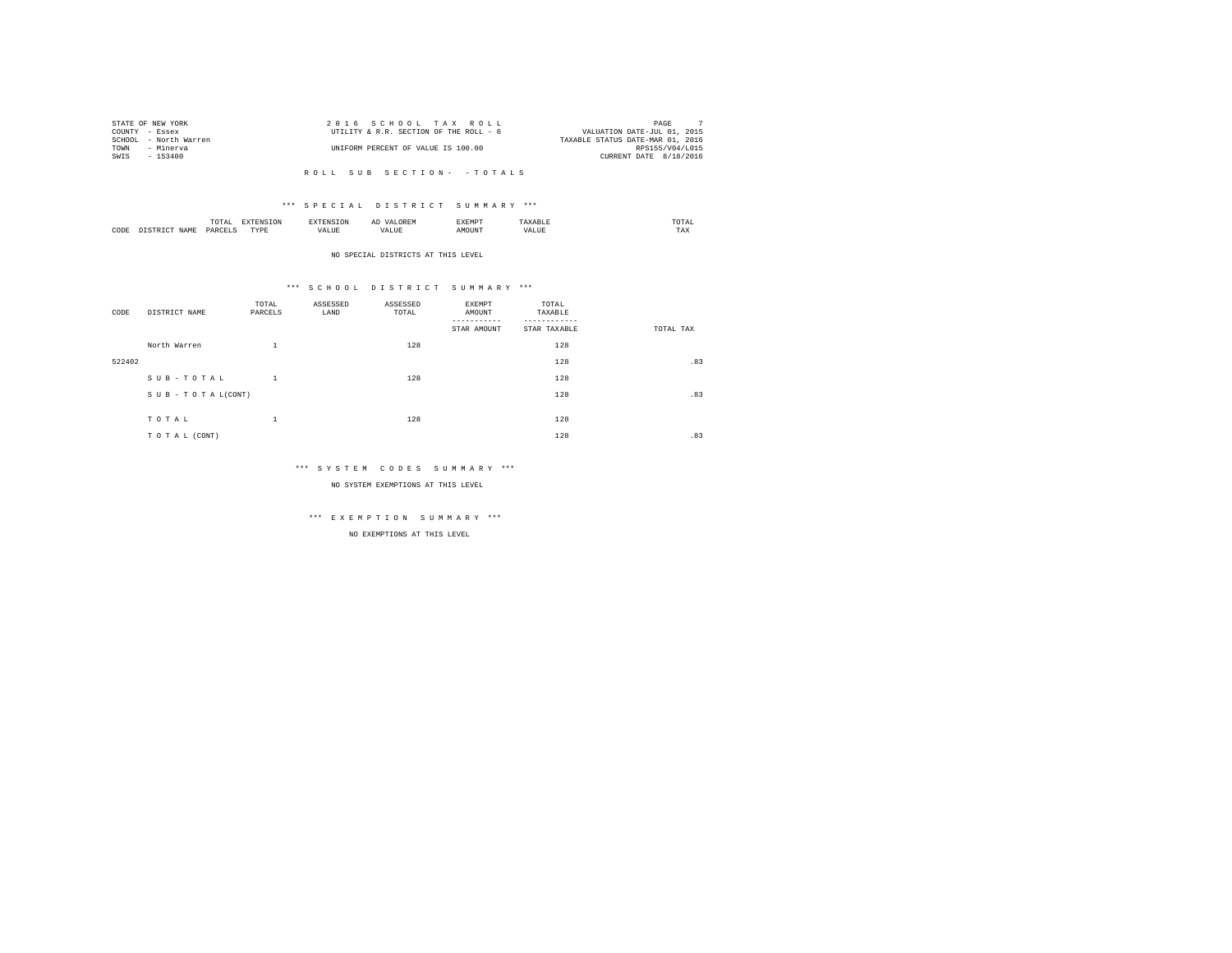| STATE OF NEW YORK     | 2016 SCHOOL TAX ROLL                   |  |                                  | PAGE            |  |
|-----------------------|----------------------------------------|--|----------------------------------|-----------------|--|
| COUNTY - Essex        | UTILITY & R.R. SECTION OF THE ROLL - 6 |  | VALUATION DATE-JUL 01, 2015      |                 |  |
| SCHOOL - North Warren |                                        |  | TAXABLE STATUS DATE-MAR 01, 2016 |                 |  |
| TOWN<br>- Minerva     | UNIFORM PERCENT OF VALUE IS 100.00     |  |                                  | RPS155/V04/L015 |  |
| SWTS<br>$-153400$     |                                        |  | CURRENT DATE 8/18/2016           |                 |  |
|                       |                                        |  |                                  |                 |  |

| ROLL<br><b>SEC</b> | DESCRIPTION                         | TOTAL<br>PARCELS | ASSESSED<br>LAND | ASSESSED<br>TOTAL | EXEMPT<br>AMOUNT<br>--------<br>STAR AMOUNT | TOTAL<br>TAXABLE<br>STAR TAXABLE | TOTAL<br>TAX |
|--------------------|-------------------------------------|------------------|------------------|-------------------|---------------------------------------------|----------------------------------|--------------|
|                    | School Tax                          |                  |                  | 128               |                                             | 128<br>128                       | .83          |
| 6                  | SPEC DIST TAXES<br>UTILITIES & N.C. |                  |                  |                   |                                             |                                  | .83          |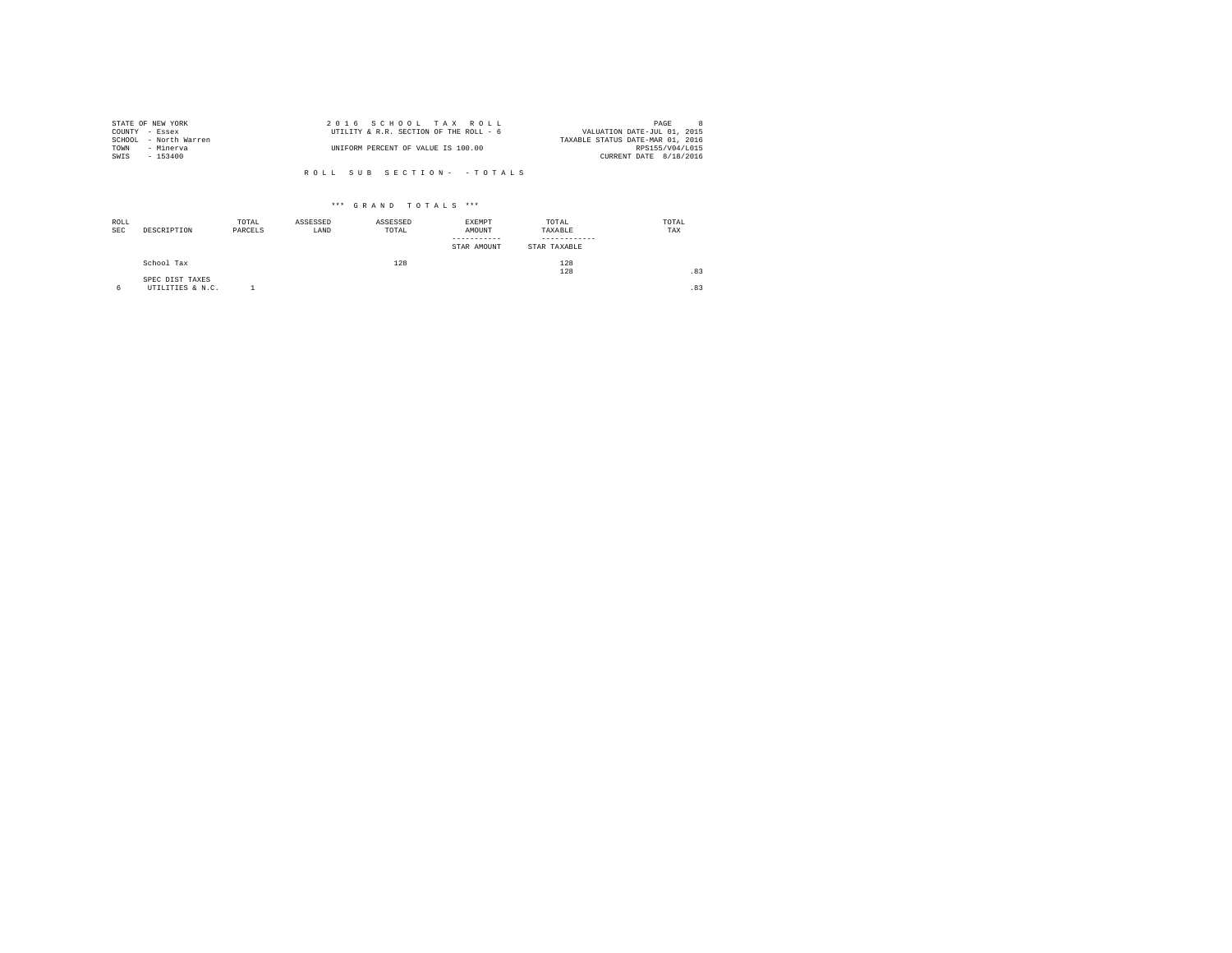|                | STATE OF NEW YORK     | 2016 SCHOOL TAX ROLL                   | PAGE                             |
|----------------|-----------------------|----------------------------------------|----------------------------------|
| COUNTY - Essex |                       | UTILITY & R.R. SECTION OF THE ROLL - 6 | VALUATION DATE-JUL 01, 2015      |
|                | SCHOOL - North Warren |                                        | TAXABLE STATUS DATE-MAR 01, 2016 |
| TOWN           | - Minerva             | UNIFORM PERCENT OF VALUE IS 100.00     | RPS155/V04/L015                  |
| SWIS           | $-153400$             |                                        | CURRENT DATE 8/18/2016           |
|                |                       |                                        |                                  |
|                |                       | ROLL SECTION TOTALS                    |                                  |

|      | moms<br>.<br>the contract of the contract of the contract of | the contract of the contract of the contract of the contract of the contract of | and the contract of the contract of the contract of the contract of the contract of the contract of the contract of the contract of the contract of the contract of the contract of the contract of the contract of the contra | --------<br>----- | , , , ,<br>the contract of the contract of the contract of |
|------|--------------------------------------------------------------|---------------------------------------------------------------------------------|--------------------------------------------------------------------------------------------------------------------------------------------------------------------------------------------------------------------------------|-------------------|------------------------------------------------------------|
| CODE | PAR                                                          | TVD <sub>k</sub><br>.                                                           |                                                                                                                                                                                                                                |                   | $- - -$<br>مصا                                             |

#### NO SPECIAL DISTRICTS AT THIS LEVEL

#### \*\*\* S C H O O L D I S T R I C T S U M M A R Y \*\*\*

| CODE   | DISTRICT NAME   | TOTAL<br>PARCELS   | ASSESSED<br>LAND | ASSESSED<br>TOTAL | EXEMPT<br>AMOUNT<br>STAR AMOUNT | TOTAL<br>TAXABLE<br>STAR TAXABLE | TOTAL TAX |
|--------|-----------------|--------------------|------------------|-------------------|---------------------------------|----------------------------------|-----------|
|        | North Warren    | ÷.                 |                  | 128               |                                 | 128                              |           |
| 522402 |                 |                    |                  |                   |                                 | 128                              | .83       |
|        | SUB-TOTAL       | $\mathbf{1}$       |                  | 128               |                                 | 128                              |           |
|        | SUB-TOTAL(CONT) |                    |                  |                   |                                 | 128                              | .83       |
|        | TOTAL           | $\mathbf{A}$<br>÷. |                  | 128               |                                 | 128                              |           |
|        | TO TAL (CONT)   |                    |                  |                   |                                 | 128                              | .83       |

#### \*\*\* S Y S T E M C O D E S S U M M A R Y \*\*\*

NO SYSTEM EXEMPTIONS AT THIS LEVEL

# \*\*\* E X E M P T I O N S U M M A R Y \*\*\*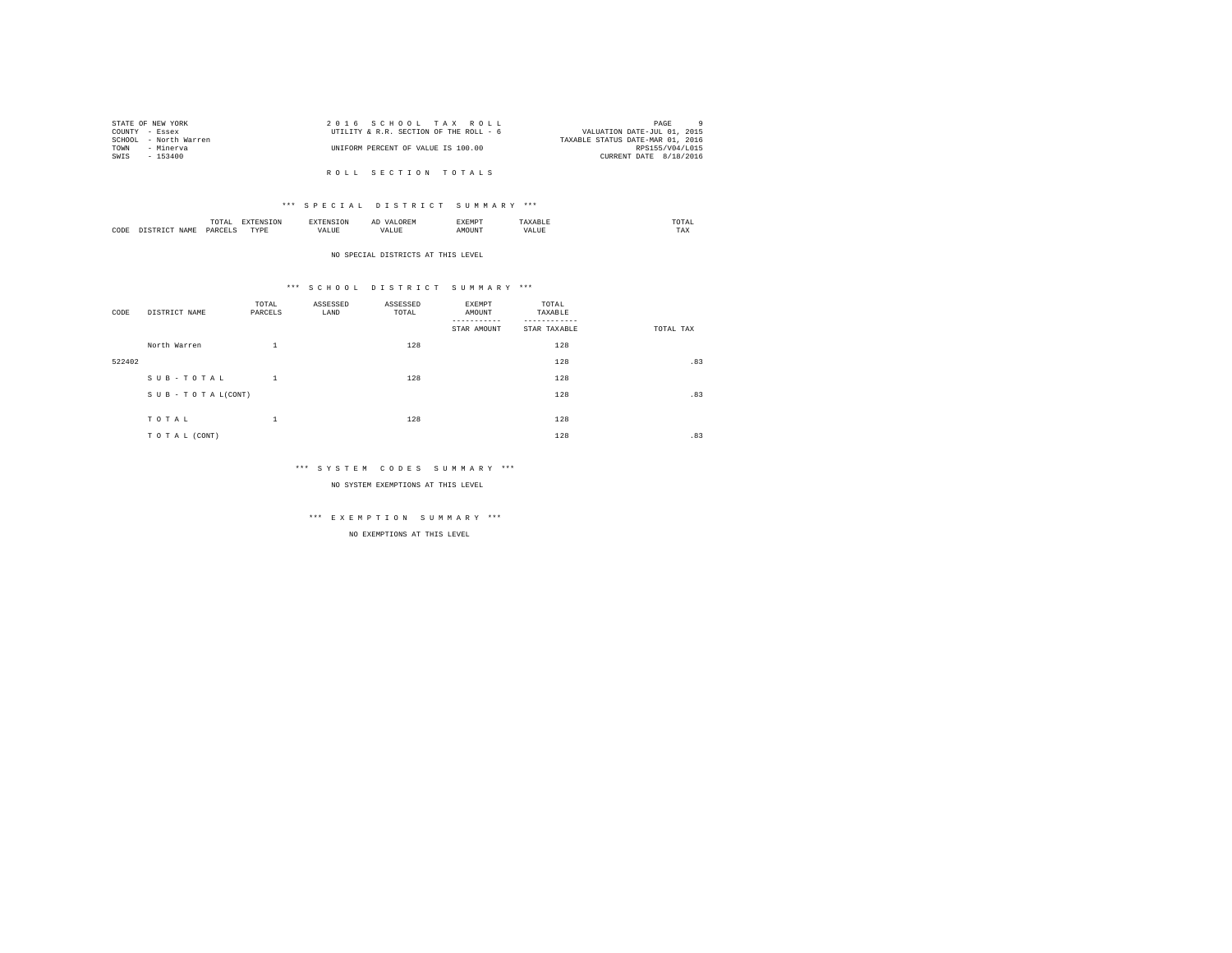| STATE OF NEW YORK     | 2016 SCHOOL TAX ROLL                   | 10<br>PAGE                       |
|-----------------------|----------------------------------------|----------------------------------|
| COUNTY - Essex        | UTILITY & R.R. SECTION OF THE ROLL - 6 | VALUATION DATE-JUL 01, 2015      |
| SCHOOL - North Warren |                                        | TAXABLE STATUS DATE-MAR 01, 2016 |
| TOWN<br>- Minerva     | UNIFORM PERCENT OF VALUE IS 100.00     | RPS155/V04/L015                  |
| SWIS<br>- 153400      |                                        | CURRENT DATE 8/18/2016           |
|                       |                                        |                                  |
|                       | ROLL SECTION TOTALS                    |                                  |

| ROLL<br><b>SEC</b> | DESCRIPTION                         | TOTAL<br>PARCELS | ASSESSED<br>LAND | ASSESSED<br>TOTAL | EXEMPT<br>AMOUNT<br>-----------<br>STAR AMOUNT | TOTAL<br>TAXABLE<br>STAR TAXABLE | TOTAL<br>TAX |
|--------------------|-------------------------------------|------------------|------------------|-------------------|------------------------------------------------|----------------------------------|--------------|
|                    | School Tax                          |                  |                  | 128               |                                                | 128<br>128                       | .83          |
| 6                  | SPEC DIST TAXES<br>UTILITIES & N.C. |                  |                  |                   |                                                |                                  | .83          |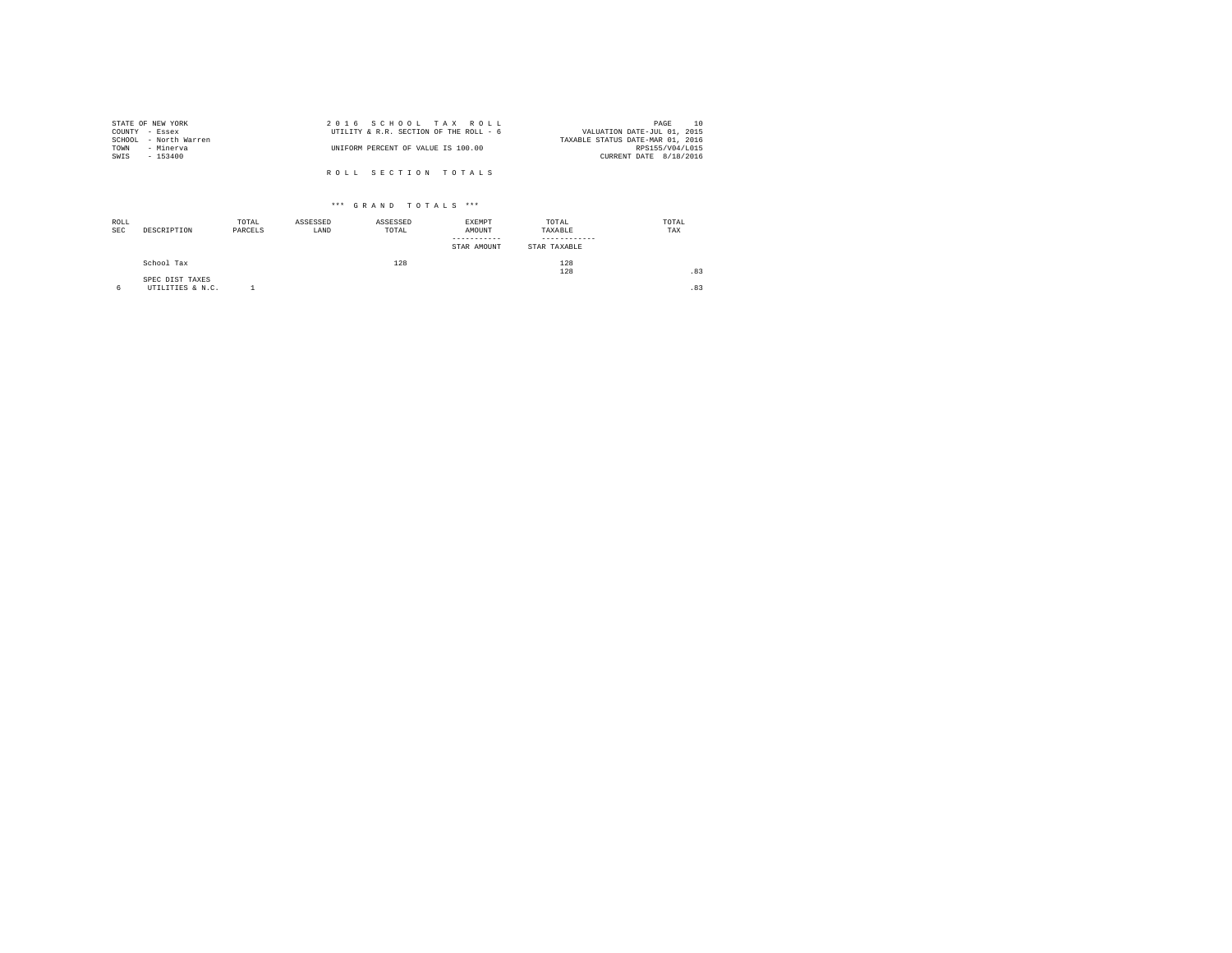| STATE OF NEW YORK     | 2016 SCHOOL TAX ROLL | PAGE                             |
|-----------------------|----------------------|----------------------------------|
| COUNTY - Essex        |                      | VALUATION DATE-JUL 01, 2015      |
| SCHOOL - North Warren | SWIS TOTALS          | TAXABLE STATUS DATE-MAR 01, 2016 |
| TOWN<br>- Minerva     |                      | RPS155/V04/L015                  |
| $-153400$<br>SWIS     |                      | CURRENT DATE 8/18/2016           |

|           |                      | 1 U 1 M 1<br>the contract of the contract of the contract of | ---------------  |      | $\sim$<br>. |   | 1 A.A        | 'UIA.<br>the contract of the contract of the contract of |
|-----------|----------------------|--------------------------------------------------------------|------------------|------|-------------|---|--------------|----------------------------------------------------------|
| CODE<br>. | <b>NAME</b><br>11.12 | レムト                                                          | <b>TIDE</b><br>. | ALUE |             | n | <b>Shown</b> | TAX                                                      |

NO SPECIAL DISTRICTS AT THIS LEVEL

#### \*\*\* S C H O O L D I S T R I C T S U M M A R Y \*\*\*

| CODE   | DISTRICT NAME   | TOTAL<br>PARCELS | ASSESSED<br>LAND | ASSESSED<br>TOTAL | <b>EXEMPT</b><br>AMOUNT<br>----------- | TOTAL<br>TAXABLE<br>--------- |          |           |
|--------|-----------------|------------------|------------------|-------------------|----------------------------------------|-------------------------------|----------|-----------|
|        |                 |                  |                  |                   | STAR AMOUNT                            | STAR TAXABLE                  | TAX RATE | TOTAL TAX |
|        | North Warren    | 5                | 363,700          | 730,828           |                                        | 730.828                       |          |           |
| 522402 |                 |                  |                  |                   |                                        | 730.828                       | 6.474000 | 4.731.39  |
|        | SUB-TOTAL       | 5                | 363,700          | 730.828           |                                        | 730.828                       |          |           |
|        | SUB-TOTAL(CONT) |                  |                  |                   |                                        | 730.828                       |          | 4,731.39  |
|        |                 |                  |                  |                   |                                        |                               |          |           |
|        | TOTAL           | 5                | 363,700          | 730.828           |                                        | 730.828                       |          |           |
|        | TO TAL (CONT)   |                  |                  |                   |                                        | 730.828                       |          | 4,731.39  |

#### \*\*\* S Y S T E M C O D E S S U M M A R Y \*\*\*

NO SYSTEM EXEMPTIONS AT THIS LEVEL

\*\*\* E X E M P T I O N S U M M A R Y \*\*\*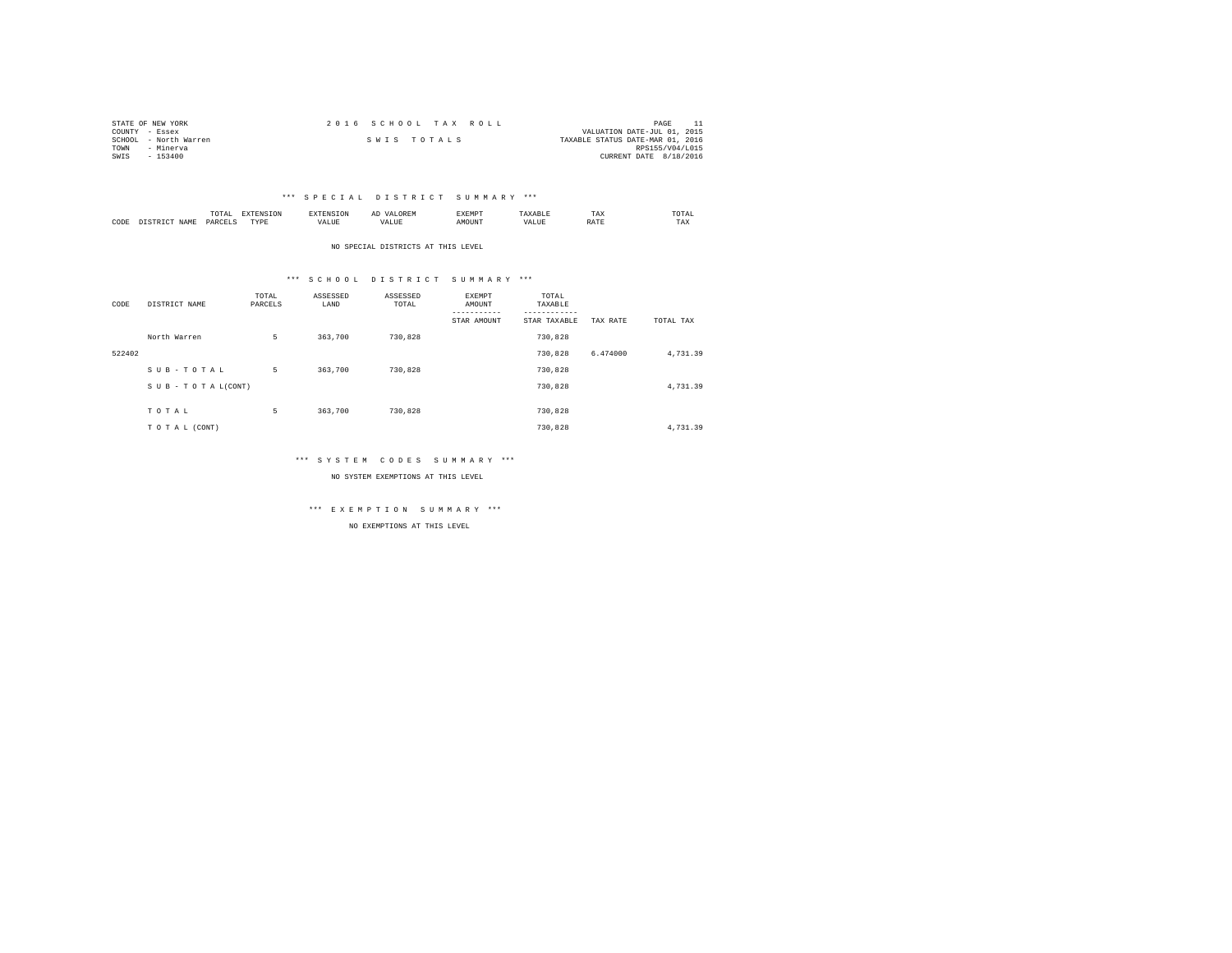| STATE OF NEW YORK     | 2016 SCHOOL TAX ROLL | PAGE                             |
|-----------------------|----------------------|----------------------------------|
| COUNTY - Essex        |                      | VALUATION DATE-JUL 01, 2015      |
| SCHOOL - North Warren | SWIS TOTALS          | TAXABLE STATUS DATE-MAR 01, 2016 |
| TOWN<br>- Minerva     |                      | RPS155/V04/L015                  |
| SWIS<br>- 153400      |                      | CURRENT DATE 8/18/2016           |

|                    | *** GRAND TOTALS ***                |                  |                  |                   |                                                       |                                                  |                    |          |  |  |  |
|--------------------|-------------------------------------|------------------|------------------|-------------------|-------------------------------------------------------|--------------------------------------------------|--------------------|----------|--|--|--|
| ROLL<br><b>SEC</b> | DESCRIPTION                         | TOTAL<br>PARCELS | ASSESSED<br>LAND | ASSESSED<br>TOTAL | <b>EXEMPT</b><br>AMOUNT<br>$- - - - -$<br>STAR AMOUNT | TOTAL<br>TAXABLE<br>------------<br>STAR TAXABLE | TAX<br><b>RATE</b> |          |  |  |  |
|                    | School Tax                          |                  | 363,700          | 730,700           |                                                       | 730,700<br>730,700                               | 6.474000           | 4,730.56 |  |  |  |
| $\mathbf{1}$       | SPEC DIST TAXES<br>TAXABLE          | $\overline{4}$   |                  |                   |                                                       |                                                  |                    | 4,730.56 |  |  |  |
|                    | School Tax                          |                  |                  | 128               |                                                       | 128<br>128                                       | 6.474000           | .83      |  |  |  |
| 6                  | SPEC DIST TAXES<br>UTILITIES & N.C. | $\mathbf{1}$     |                  |                   |                                                       |                                                  |                    | .83      |  |  |  |
|                    | School Tax                          |                  | 363,700          | 730.828           |                                                       | 730,828<br>730,828                               | 6.474000           | 4,731.39 |  |  |  |
|                    | SPEC DIST TAXES                     |                  |                  |                   |                                                       |                                                  |                    |          |  |  |  |
| $\star$            | <b>SUB</b><br>TOTAL                 | 5                |                  |                   |                                                       |                                                  |                    | 4,731.39 |  |  |  |
|                    | School Tax                          |                  | 363,700          | 730.828           |                                                       | 730,828<br>730,828                               | 6.474000           | 4,731.39 |  |  |  |
|                    | SPEC DIST TAXES                     |                  |                  |                   |                                                       |                                                  |                    |          |  |  |  |
| $\star\star$       | GRAND TOTAL                         | 5                |                  |                   |                                                       |                                                  |                    | 4,731.39 |  |  |  |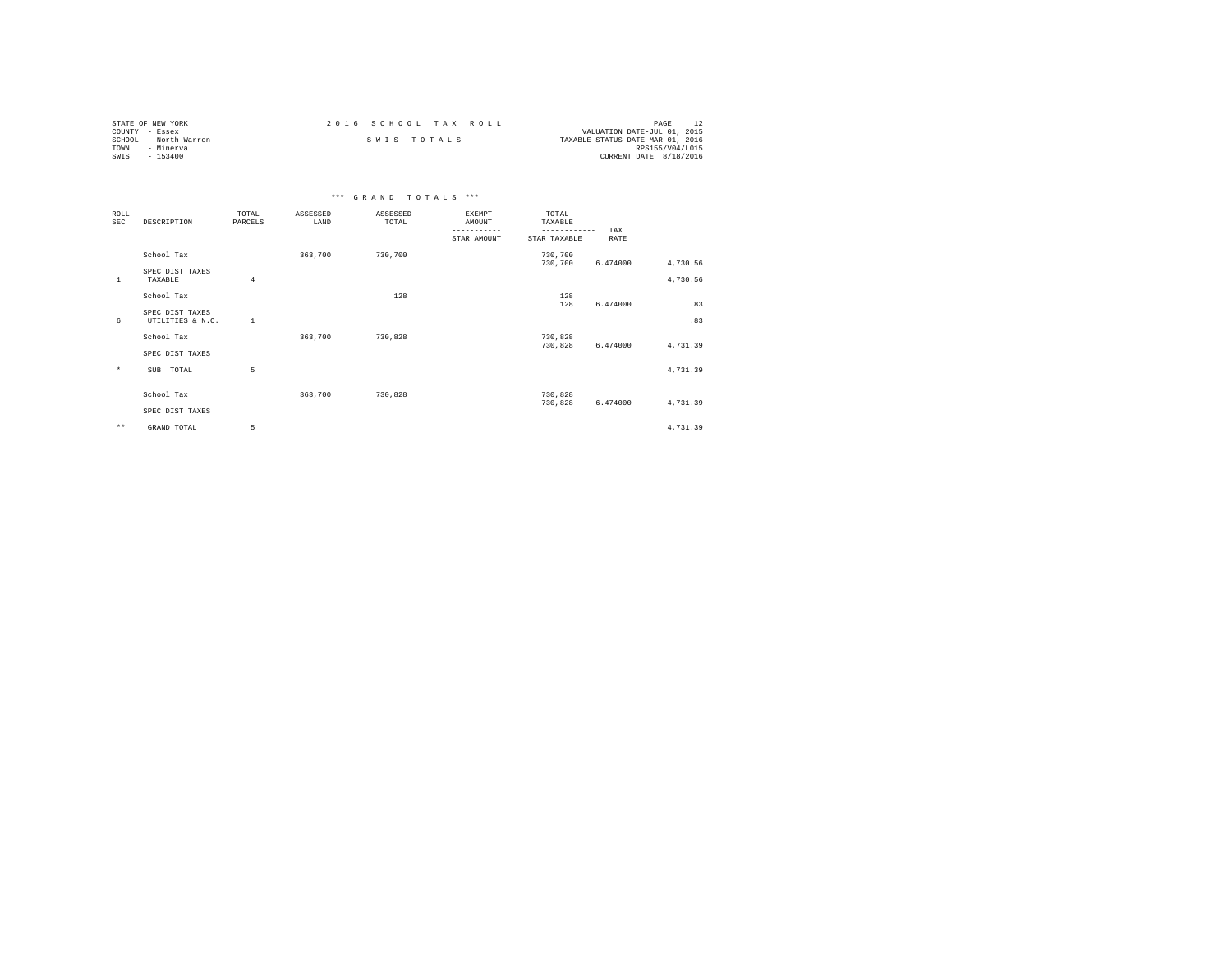| STATE OF NEW YORK<br>COUNTY - Essex<br>SCHOOL - North Warren ROLL SUB-SECT - A- SECTION 532-A RPTL WILD OR FOREST LANDS TAXABLE STATUS DATE-MAR 01, 2016<br>- Schroon<br>TOWN<br>$-154600$<br>SWIS |                                                                                                                                                                          | OWNERS NAME SEOUENCE<br>UNIFORM PERCENT OF VALUE IS 100.00 | 2016 SCHOOL TAX ROLL                 | STATE OWNED LAND SECTION OF THE ROLL - 3 SUB-SECT - A VALUATION DATE-JUL 01, 2015 | PAGE<br>13       |
|----------------------------------------------------------------------------------------------------------------------------------------------------------------------------------------------------|--------------------------------------------------------------------------------------------------------------------------------------------------------------------------|------------------------------------------------------------|--------------------------------------|-----------------------------------------------------------------------------------|------------------|
| TAX MAP PARCEL NUMBER                                                                                                                                                                              |                                                                                                                                                                          |                                                            |                                      |                                                                                   |                  |
| CURRENT OWNERS NAME<br>CURRENT OWNERS ADDRESS                                                                                                                                                      | SCHOOL DISTRICT<br>PARCEL SIZE/GRID COORD                                                                                                                                | <b>T.AND</b><br>TOTAL                                      | TAX DESCRIPTION<br>SPECIAL DISTRICTS | TAXARLE VALUE                                                                     | TAX AMOUNT       |
|                                                                                                                                                                                                    |                                                                                                                                                                          |                                                            |                                      |                                                                                   |                  |
|                                                                                                                                                                                                    | Vanderwalker Rd                                                                                                                                                          |                                                            |                                      | ACCT 695M414407                                                                   |                  |
| $165. - 1 - 1.000$<br>1050001<br>State Of New York<br>State Comptroller<br>Land Claims Unit<br>7th Fl Alfred E Smith Bld<br>Albany, NY 12236                                                       | 931 Forest s532a<br>North Warren<br>522402<br>79 Hoffman Twp<br>225ac S11<br>ACRES 225.00<br>EAST-0625295 NRTH-1374005<br>DEED BOOK 199<br>$PG-544$<br>FULL MARKET VALUE | 159,100<br>159,100<br>159,100                              | School Tax                           | 159,100                                                                           | 1,030.01         |
|                                                                                                                                                                                                    |                                                                                                                                                                          |                                                            | TOTAL TAX ---                        |                                                                                   | $1.030.01**$     |
|                                                                                                                                                                                                    |                                                                                                                                                                          |                                                            |                                      |                                                                                   | DATE #1 09/30/16 |
|                                                                                                                                                                                                    |                                                                                                                                                                          |                                                            |                                      | AMT DUE                                                                           | 1,030.01         |
|                                                                                                                                                                                                    | Errata                                                                                                                                                                   |                                                            |                                      | ACCT 695Z012024                                                                   |                  |
| $999.99 - 1 - 3.000$<br>8888888                                                                                                                                                                    | 991 Adirondack p<br>North Warren 522402                                                                                                                                  | $\Omega$                                                   | School Tax                           | 101,740                                                                           | 658.66           |
| State Comptroller                                                                                                                                                                                  | 2016 Aggregate Assessment                                                                                                                                                | 101,740                                                    |                                      |                                                                                   |                  |
| Land Claims Unit<br>Alfred E Smith Bldg Fl 7<br>Albany, NY 12236                                                                                                                                   | School Purpose Only<br>FULL MARKET VALUE                                                                                                                                 | 101,740                                                    |                                      |                                                                                   |                  |
| PRIOR OWNER ON 3/01/2016<br>8888888                                                                                                                                                                |                                                                                                                                                                          |                                                            |                                      |                                                                                   |                  |
|                                                                                                                                                                                                    |                                                                                                                                                                          |                                                            | TOTAL TAX ---                        |                                                                                   | 658.66**         |
|                                                                                                                                                                                                    |                                                                                                                                                                          |                                                            |                                      | DATE #1                                                                           | 09/30/16         |
|                                                                                                                                                                                                    |                                                                                                                                                                          |                                                            |                                      | AMT DUE<br>****************************                                           | 658.66           |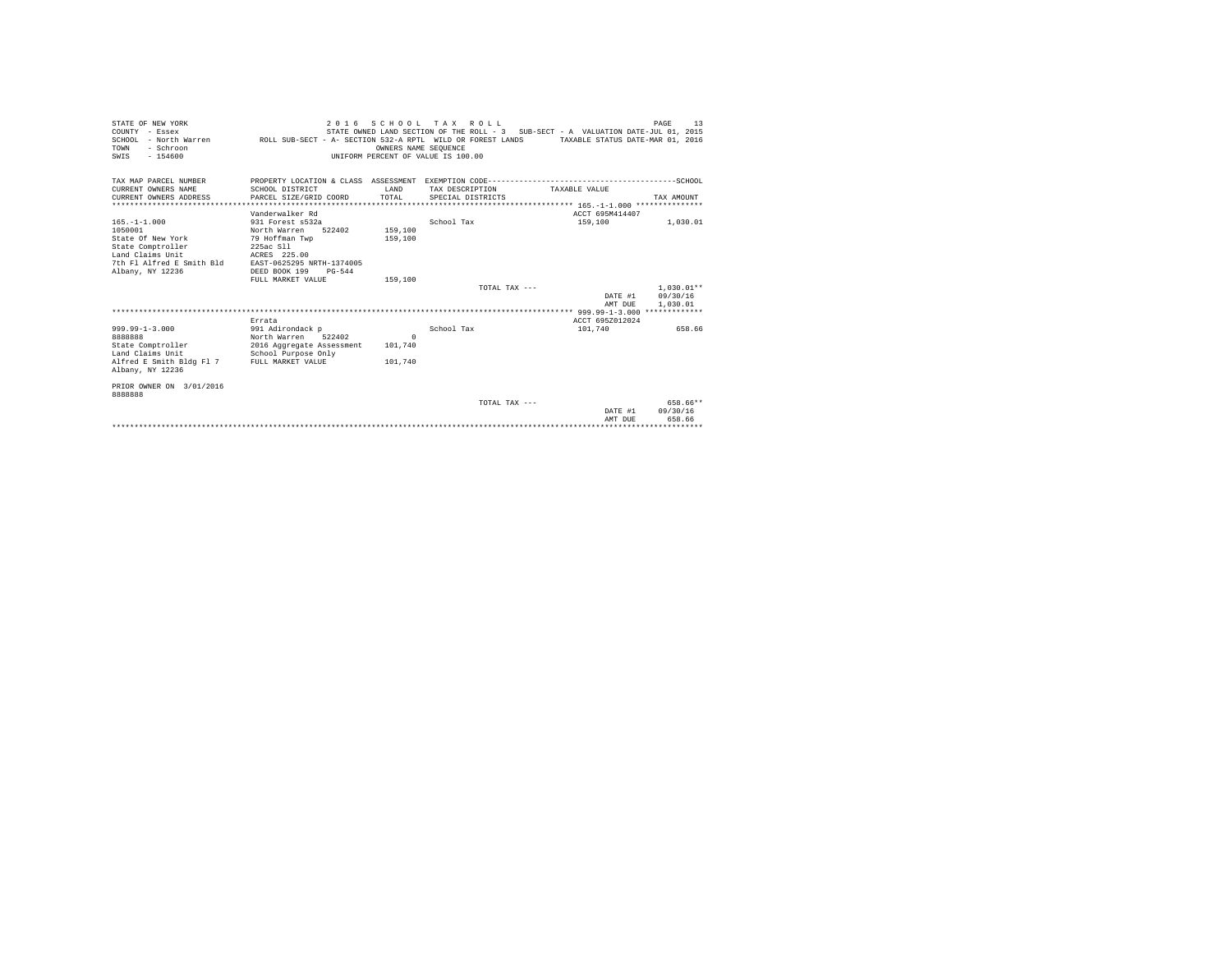|      | STATE OF NEW YORK     |                                                            |  |  | 2016 SCHOOL TAX ROLL |                                                                                   |                                  | PAGE                   | 14 |
|------|-----------------------|------------------------------------------------------------|--|--|----------------------|-----------------------------------------------------------------------------------|----------------------------------|------------------------|----|
|      | COUNTY - Essex        |                                                            |  |  |                      | STATE OWNED LAND SECTION OF THE ROLL - 3 SUB-SECT - A VALUATION DATE-JUL 01, 2015 |                                  |                        |    |
|      | SCHOOL - North Warren | ROLL SUB-SECT - A- SECTION 532-A RPTL WILD OR FOREST LANDS |  |  |                      |                                                                                   | TAXABLE STATUS DATE-MAR 01, 2016 |                        |    |
| TOWN | - Schroon             |                                                            |  |  |                      |                                                                                   |                                  | RPS155/V04/L015        |    |
| SWIS | $-154600$             |                                                            |  |  |                      |                                                                                   |                                  | CURRENT DATE 8/18/2016 |    |

#### \*\*\* S P E C I A L D I S T R I C T S U M M A R Y \*\*\*

|      |            | --<br>IUIAI | the contract of the contract of the contract of the contract of the contract of the contract of the contract of | --------- | $\sim$ | 'YEMP' |      | TW.<br>the contract of the contract of the contract of |
|------|------------|-------------|-----------------------------------------------------------------------------------------------------------------|-----------|--------|--------|------|--------------------------------------------------------|
| CODE | <b>CAM</b> | DA.         | men<br>.                                                                                                        |           | $ -$   |        | $ -$ | $- - - -$<br>1 A.A                                     |

#### NO SPECIAL DISTRICTS AT THIS LEVEL

#### \*\*\* S C H O O L D I S T R I C T S U M M A R Y \*\*\*

| CODE   | DISTRICT NAME      | TOTAL<br>PARCELS | ASSESSED<br>LAND | ASSESSED<br>TOTAL | EXEMPT<br>AMOUNT | TOTAL<br>TAXABLE |           |
|--------|--------------------|------------------|------------------|-------------------|------------------|------------------|-----------|
|        |                    |                  |                  |                   | STAR AMOUNT      | STAR TAXABLE     | TOTAL TAX |
|        | North Warren       | $\overline{a}$   | 159,100          | 260.840           |                  | 260,840          |           |
| 522402 |                    |                  |                  |                   |                  | 260,840          | 1,688.67  |
|        | SUB-TOTAL          | $\overline{a}$   | 159,100          | 260.840           |                  | 260.840          |           |
|        | SUB - TO TAL(CONT) |                  |                  |                   |                  | 260.840          | 1,688.67  |
|        |                    |                  |                  |                   |                  |                  |           |
|        | TOTAL              | 2                | 159,100          | 260,840           |                  | 260,840          |           |
|        | TO TAL (CONT)      |                  |                  |                   |                  | 260.840          | 1,688.67  |

#### \*\*\* S Y S T E M C O D E S S U M M A R Y \*\*\*

NO SYSTEM EXEMPTIONS AT THIS LEVEL

## \*\*\* E X E M P T I O N S U M M A R Y \*\*\*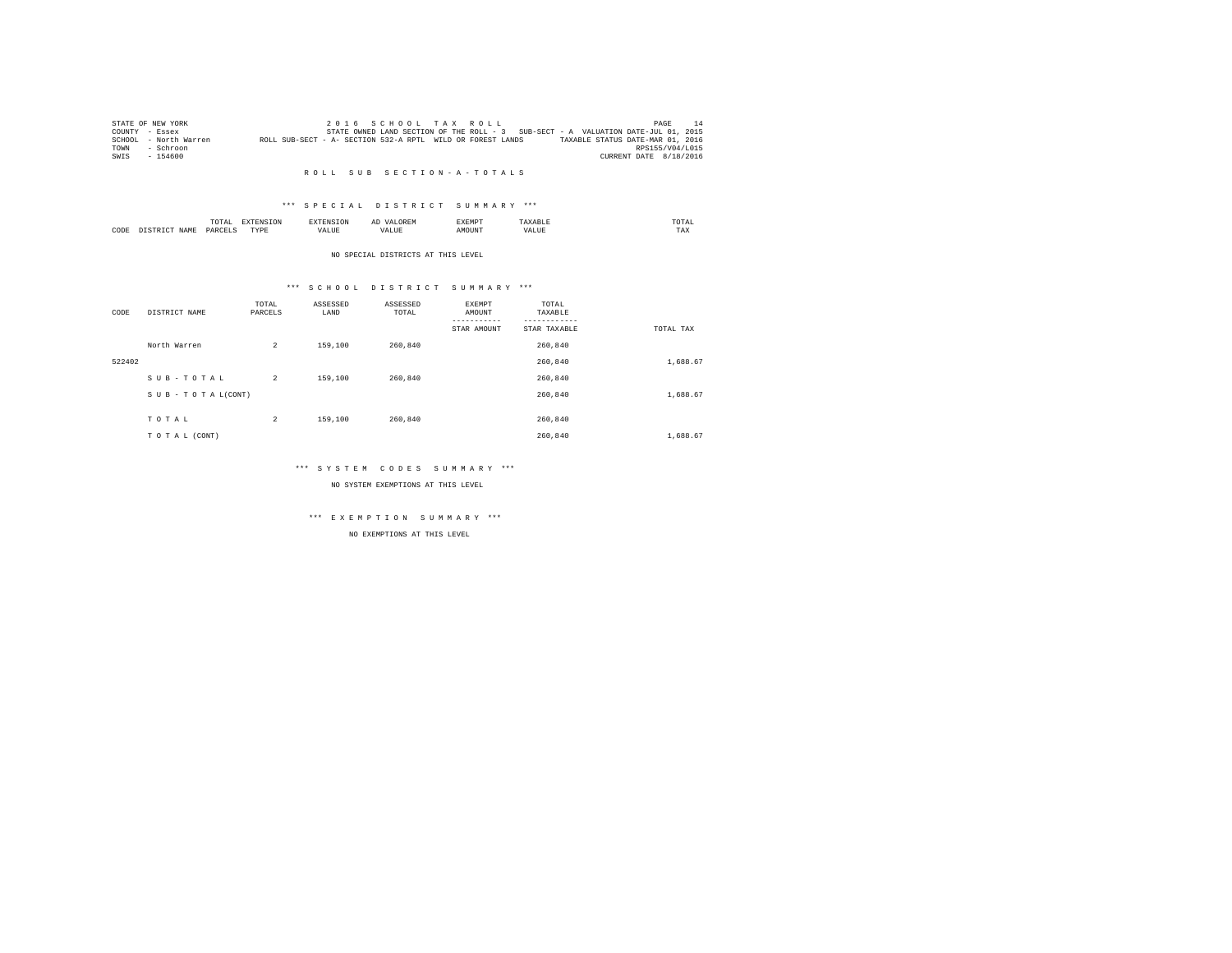|      | STATE OF NEW YORK     |                                                            |  |  | 2016 SCHOOL TAX ROLL |                                                                                   | PAGE                   |  |
|------|-----------------------|------------------------------------------------------------|--|--|----------------------|-----------------------------------------------------------------------------------|------------------------|--|
|      | COUNTY - Essex        |                                                            |  |  |                      | STATE OWNED LAND SECTION OF THE ROLL - 3 SUB-SECT - A VALUATION DATE-JUL 01, 2015 |                        |  |
|      | SCHOOL - North Warren | ROLL SUB-SECT - A- SECTION 532-A RPTL WILD OR FOREST LANDS |  |  |                      | TAXABLE STATUS DATE-MAR 01, 2016                                                  |                        |  |
| TOWN | - Schroon             |                                                            |  |  |                      |                                                                                   | RPS155/V04/L015        |  |
| SWIS | $-154600$             |                                                            |  |  |                      |                                                                                   | CURRENT DATE 8/18/2016 |  |

| ROLL<br><b>SEC</b> | DESCRIPTION                         | TOTAL<br>PARCELS | ASSESSED<br>LAND | ASSESSED<br>TOTAL | <b>EXEMPT</b><br>AMOUNT<br>STAR AMOUNT | TOTAL<br>TAXABLE<br>------------<br>STAR TAXABLE | TAX<br>RATE | TOTAL<br>TAX |
|--------------------|-------------------------------------|------------------|------------------|-------------------|----------------------------------------|--------------------------------------------------|-------------|--------------|
|                    | School Tax                          |                  | 159,100          | 260.840           |                                        | 260,840<br>260,840                               |             | 1,688.67     |
|                    | SPEC DIST TAXES<br>STATE OWNED LAND |                  |                  |                   |                                        |                                                  |             | 1,688.67     |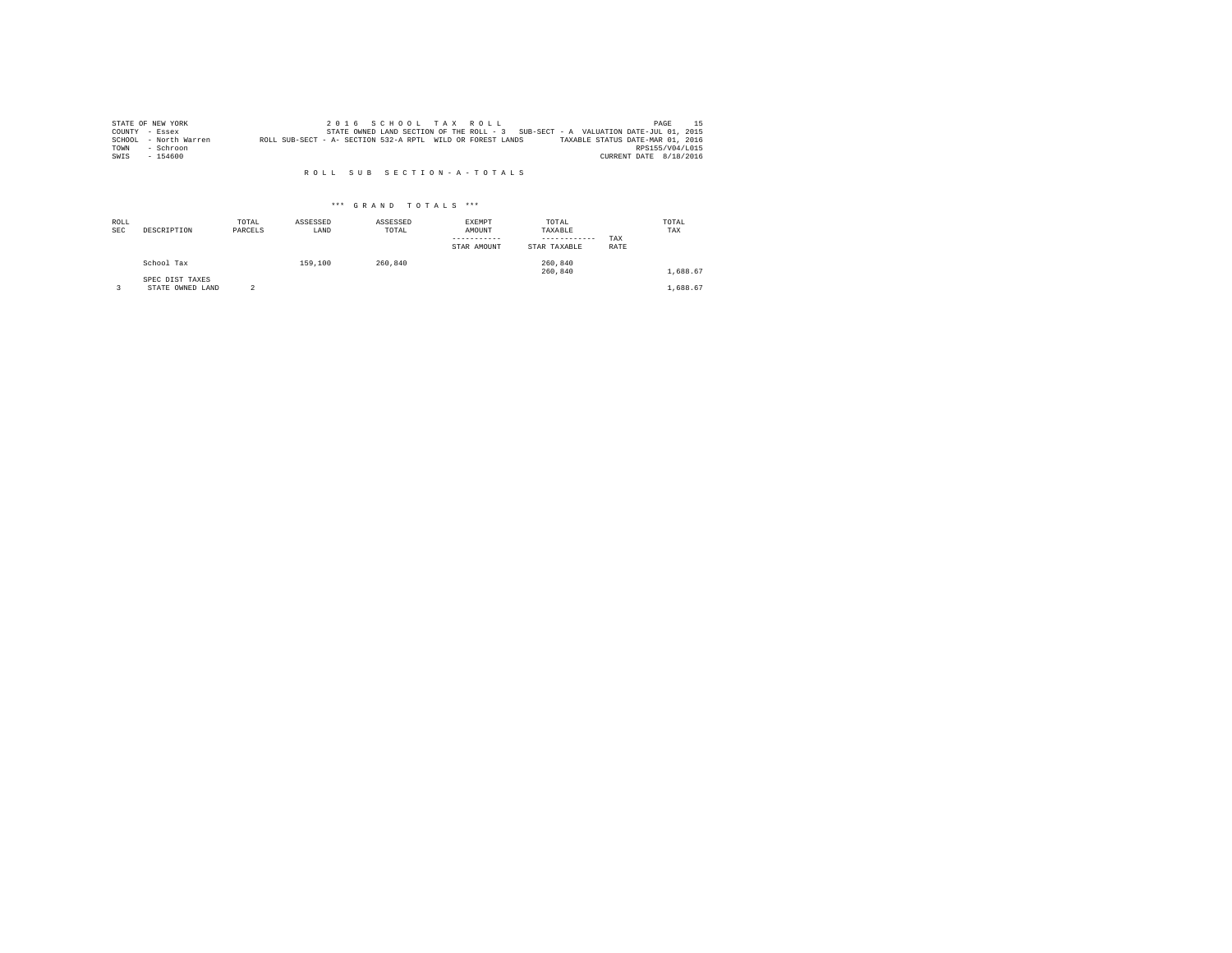| STATE OF NEW YORK |                       | 2016 SCHOOL TAX ROLL                     |  |  |                                  |                 | PAGE |  |
|-------------------|-----------------------|------------------------------------------|--|--|----------------------------------|-----------------|------|--|
| COUNTY - Essex    |                       | STATE OWNED LAND SECTION OF THE ROLL - 3 |  |  | VALUATION DATE-JUL 01, 2015      |                 |      |  |
|                   | SCHOOL - North Warren |                                          |  |  | TAXABLE STATUS DATE-MAR 01, 2016 |                 |      |  |
| TOWN              | - Schroon             |                                          |  |  |                                  | RPS155/V04/L015 |      |  |
| SWTS              | - 154600              |                                          |  |  | CURRENT DATE 8/18/2016           |                 |      |  |
|                   |                       |                                          |  |  |                                  |                 |      |  |

#### R O L L S E C T I O N T O T A L S

#### \*\*\* S P E C I A L D I S T R I C T S U M M A R Y \*\*\*

|      | .              | the contract of the contract of the contract of the contract of the contract of the contract of the contract of | ≖  | .    | the contract of the contract of the contract of |
|------|----------------|-----------------------------------------------------------------------------------------------------------------|----|------|-------------------------------------------------|
| CODE | ODP'<br>$\sim$ | .<br>.                                                                                                          | -- | ראטי | $1 - \Delta$                                    |

#### NO SPECIAL DISTRICTS AT THIS LEVEL

#### \*\*\* S C H O O L D I S T R I C T S U M M A R Y \*\*\*

| CODE   | DISTRICT NAME      | TOTAL<br>PARCELS | ASSESSED<br>LAND | ASSESSED<br>TOTAL | EXEMPT<br>AMOUNT<br>--------- | TOTAL<br>TAXABLE |           |
|--------|--------------------|------------------|------------------|-------------------|-------------------------------|------------------|-----------|
|        |                    |                  |                  |                   | STAR AMOUNT                   | STAR TAXABLE     | TOTAL TAX |
|        | North Warren       | $\overline{a}$   | 159,100          | 260.840           |                               | 260.840          |           |
| 522402 |                    |                  |                  |                   |                               | 260.840          | 1,688.67  |
|        | SUB-TOTAL          | $\overline{2}$   | 159,100          | 260.840           |                               | 260.840          |           |
|        | SUB - TO TAL(CONT) |                  |                  |                   |                               | 260.840          | 1,688.67  |
|        |                    |                  |                  |                   |                               |                  |           |
|        | TOTAL              | $\overline{c}$   | 159,100          | 260,840           |                               | 260.840          |           |
|        | TO TAL (CONT)      |                  |                  |                   |                               | 260.840          | 1,688.67  |

#### \*\*\* S Y S T E M C O D E S S U M M A R Y \*\*\*

NO SYSTEM EXEMPTIONS AT THIS LEVEL

## \*\*\* E X E M P T I O N S U M M A R Y \*\*\*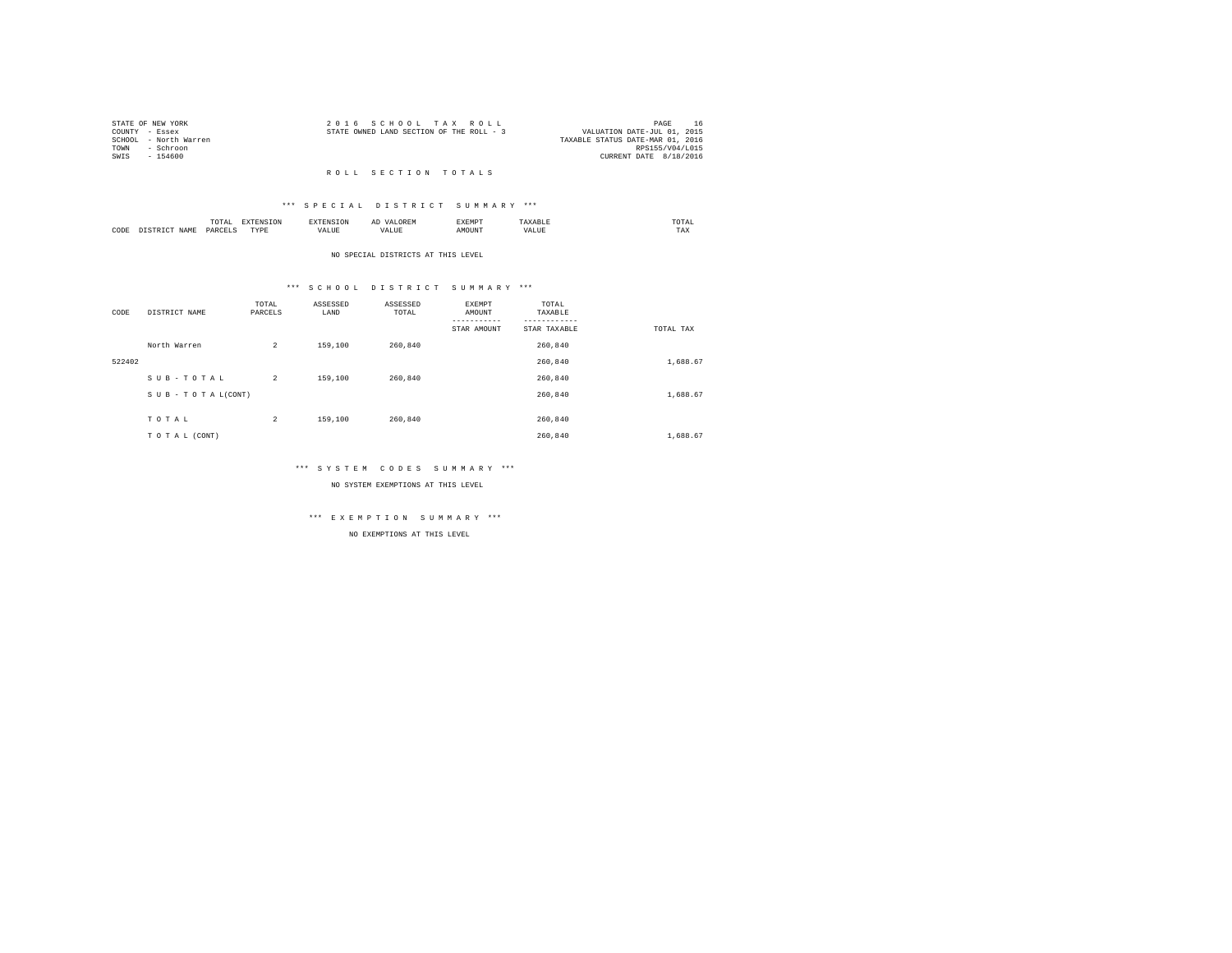| STATE OF NEW YORK     | 2016 SCHOOL TAX ROLL                     | PAGE                             |
|-----------------------|------------------------------------------|----------------------------------|
| COUNTY - Essex        | STATE OWNED LAND SECTION OF THE ROLL - 3 | VALUATION DATE-JUL 01, 2015      |
| SCHOOL - North Warren |                                          | TAXABLE STATUS DATE-MAR 01, 2016 |
| TOWN<br>- Schroon     |                                          | RPS155/V04/L015                  |
| SWIS<br>$-154600$     |                                          | CURRENT DATE 8/18/2016           |
|                       |                                          |                                  |
|                       | ROLL SECTION TOTALS                      |                                  |

| ROLL<br><b>SEC</b> | DESCRIPTION                         | TOTAL<br>PARCELS | ASSESSED<br>LAND | ASSESSED<br>TOTAL | EXEMPT<br>AMOUNT<br>-----------<br>STAR AMOUNT | TOTAL<br>TAXABLE<br>------------<br>STAR TAXABLE | TAX<br>RATE | TOTAL<br>TAX |  |
|--------------------|-------------------------------------|------------------|------------------|-------------------|------------------------------------------------|--------------------------------------------------|-------------|--------------|--|
|                    | School Tax                          |                  | 159,100          | 260,840           |                                                | 260,840<br>260,840                               |             | 1,688.67     |  |
|                    | SPEC DIST TAXES<br>STATE OWNED LAND | $\overline{2}$   |                  |                   |                                                |                                                  |             | 1,688.67     |  |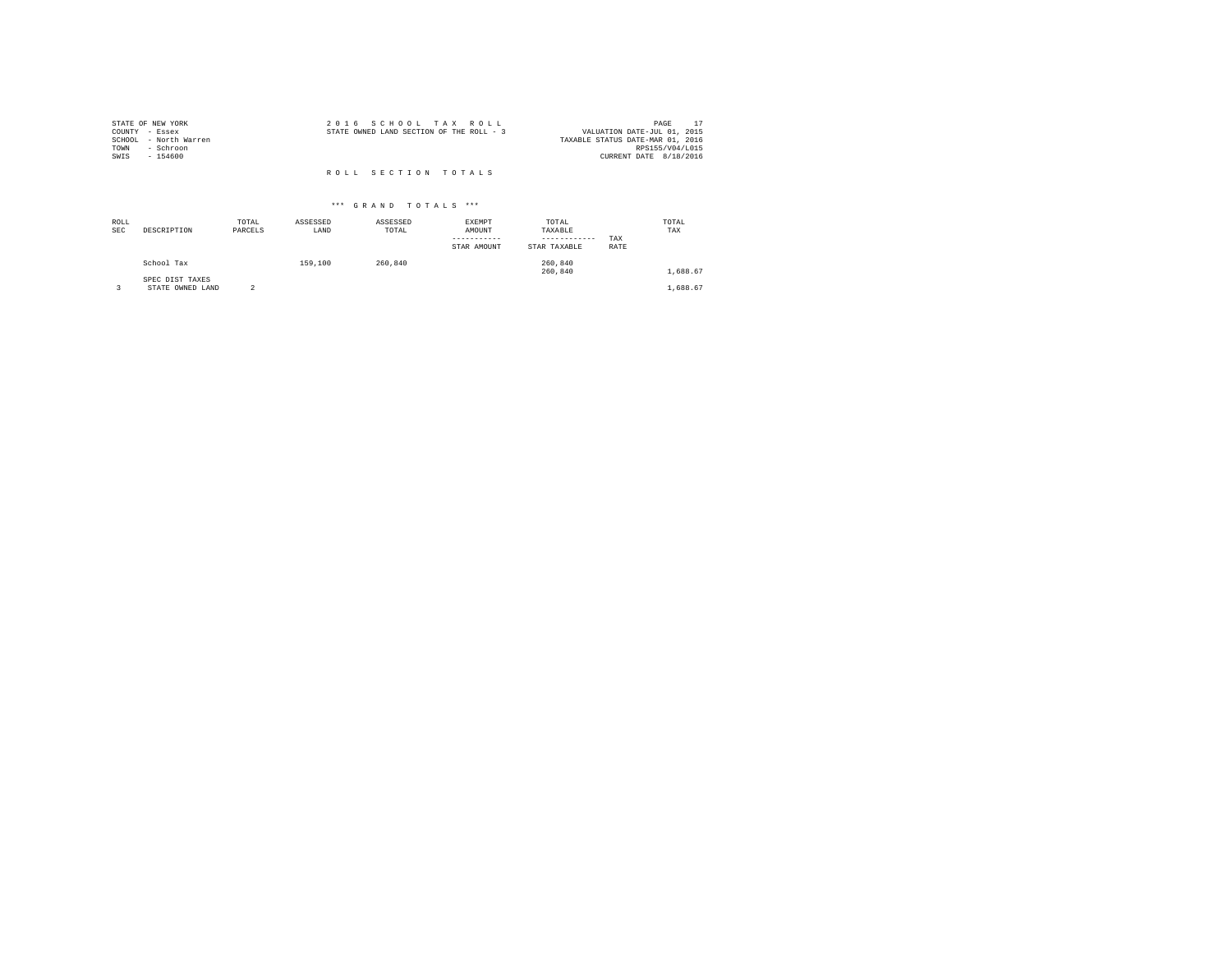| STATE OF NEW YORK<br>COUNTY - Essex<br>SCHOOL - North Warren<br>TOWN<br>- Schroon | 2 0 1 6                           | OWNERS NAME SEOUENCE | SCHOOL TAX ROLL<br>UTILITY & R.R. SECTION OF THE ROLL - 6<br>UNIFORM PERCENT OF VALUE IS 100.00 | VALUATION DATE-JUL 01, 2015<br>TAXABLE STATUS DATE-MAR 01, 2016 | 18<br>PAGE     |
|-----------------------------------------------------------------------------------|-----------------------------------|----------------------|-------------------------------------------------------------------------------------------------|-----------------------------------------------------------------|----------------|
| $-154600$<br>SWTS                                                                 |                                   |                      |                                                                                                 |                                                                 |                |
| TAX MAP PARCEL NUMBER<br>CURRENT OWNERS NAME                                      |                                   | <b>T.AND</b>         |                                                                                                 | TAXARLE VALUE                                                   |                |
| CURRENT OWNERS ADDRESS                                                            | SCHOOL DISTRICT                   | TOTAL                | TAX DESCRIPTION                                                                                 |                                                                 | TAX AMOUNT     |
|                                                                                   | PARCEL SIZE/GRID COORD            |                      | SPECIAL DISTRICTS                                                                               |                                                                 |                |
|                                                                                   | Outside Plant                     |                      |                                                                                                 | ACCT 695J015010                                                 | BTLL<br>- 6    |
| 646. - 9999 - 618. 750/1882                                                       | 831 Tele Comm                     |                      | School Tax                                                                                      | 0.00                                                            | 0.00           |
| Continental Telephone Co                                                          | 522402<br>North Warren            | $\Omega$             |                                                                                                 |                                                                 |                |
| Frontier Communications                                                           | 888888                            | $\Omega$             |                                                                                                 |                                                                 |                |
| c/o Duff & Phelps LLC                                                             | 154601 .10000                     |                      |                                                                                                 |                                                                 |                |
| PO Box 2629                                                                       | Apportion School .02%             |                      |                                                                                                 |                                                                 |                |
| Addison, TX 75001                                                                 | EAST-0673688 NRTH-1420934         |                      |                                                                                                 |                                                                 |                |
|                                                                                   | FULL MARKET VALUE                 | $\Omega$             |                                                                                                 |                                                                 |                |
|                                                                                   |                                   |                      | TOTAL TAX $---$                                                                                 |                                                                 | $0.00**$       |
|                                                                                   |                                   |                      |                                                                                                 |                                                                 |                |
| 646. - 9999 - 631. 900/1882                                                       | Outside Plant<br>836 Telecom, eq. |                      | School Tax                                                                                      | ACCT 695N015011<br>49                                           | RTLL 7<br>0.32 |
| Verizon New York Inc.                                                             | North Warren<br>522402            | $\Omega$             |                                                                                                 |                                                                 |                |
| $c$ /o Duff & Phelps                                                              | 888888                            | 49                   |                                                                                                 |                                                                 |                |
| PO Box 2749                                                                       | 154601 .10000                     |                      |                                                                                                 |                                                                 |                |
| Addison, TX 75001                                                                 | Apportion School .02%             |                      |                                                                                                 |                                                                 |                |
|                                                                                   | EAST-0673688 NRTH-1420934         |                      |                                                                                                 |                                                                 |                |
|                                                                                   | FULL MARKET VALUE                 | 49                   |                                                                                                 |                                                                 |                |
|                                                                                   |                                   |                      | TOTAL TAX $---$                                                                                 |                                                                 | $0.32**$       |
|                                                                                   |                                   |                      |                                                                                                 | DATE #1                                                         | 09/30/16       |
|                                                                                   |                                   |                      |                                                                                                 | AMT DUE                                                         | 0.32           |
|                                                                                   |                                   |                      |                                                                                                 |                                                                 |                |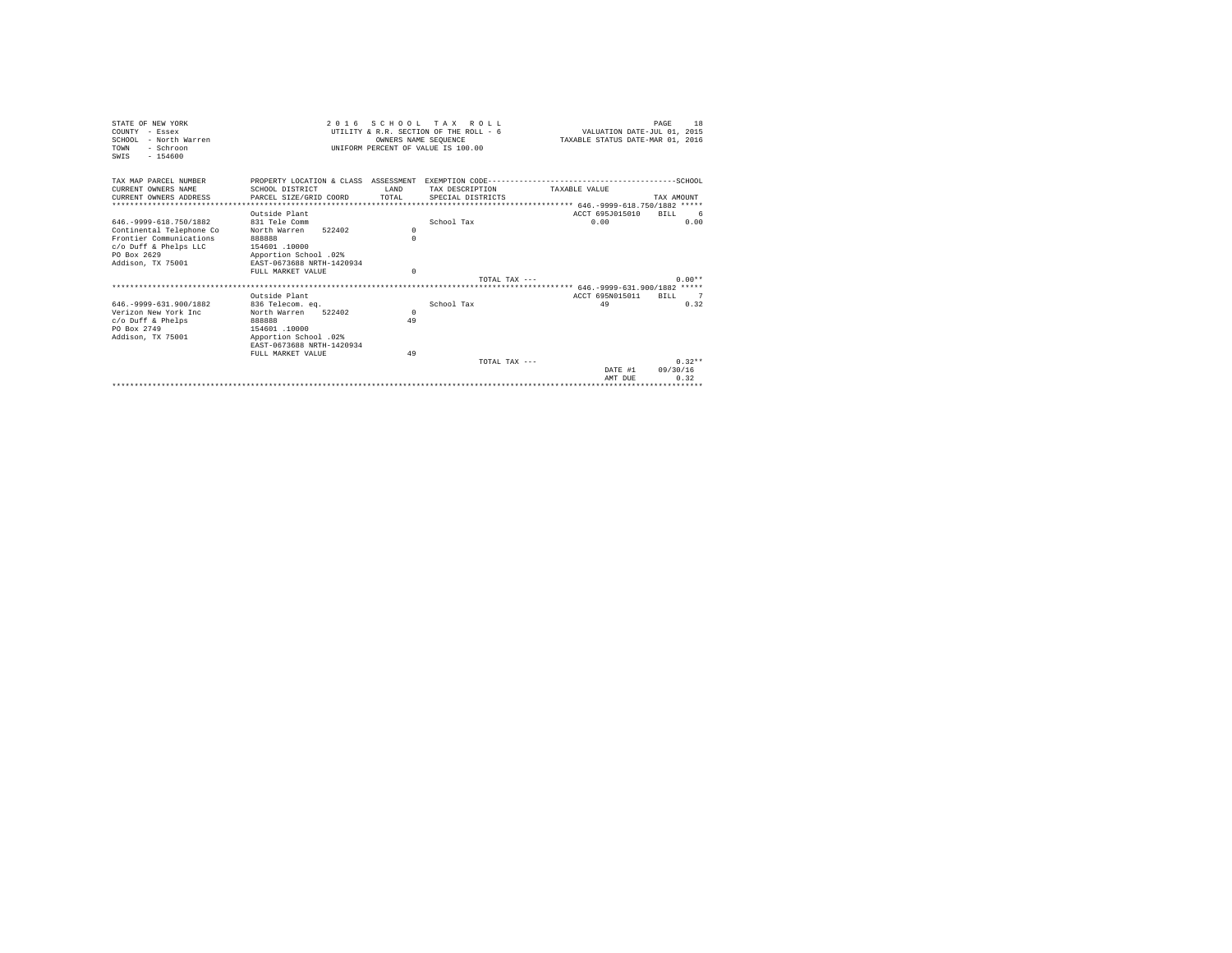| STATE OF NEW YORK |                       | 2016 SCHOOL TAX ROLL                   |  |                                  |                        | PAGE | 10 |
|-------------------|-----------------------|----------------------------------------|--|----------------------------------|------------------------|------|----|
| COUNTY - Essex    |                       | UTILITY & R.R. SECTION OF THE ROLL - 6 |  | VALUATION DATE-JUL 01, 2015      |                        |      |    |
|                   | SCHOOL - North Warren |                                        |  | TAXABLE STATUS DATE-MAR 01, 2016 |                        |      |    |
| TOWN              | - Schroon             |                                        |  |                                  | RPS155/V04/L015        |      |    |
| SWIS              | - 154600              |                                        |  |                                  | CURRENT DATE 8/18/2016 |      |    |
|                   |                       |                                        |  |                                  |                        |      |    |

#### \*\*\* S P E C I A L D I S T R I C T S U M M A R Y \*\*\*

|      | .              | the contract of the contract of the contract of the contract of the contract of the contract of the contract of | ≖  | .    | the contract of the contract of the contract of |
|------|----------------|-----------------------------------------------------------------------------------------------------------------|----|------|-------------------------------------------------|
| CODE | ODP'<br>$\sim$ | .<br>.                                                                                                          | -- | ראטי | $1 - \Delta$                                    |

#### NO SPECIAL DISTRICTS AT THIS LEVEL

#### \*\*\* S C H O O L D I S T R I C T S U M M A R Y \*\*\*

| CODE   | DISTRICT NAME   | TOTAL<br>PARCELS | ASSESSED<br>LAND | ASSESSED<br>TOTAL | EXEMPT<br>AMOUNT<br>STAR AMOUNT | TOTAL<br>TAXABLE<br>STAR TAXABLE | TOTAL TAX |
|--------|-----------------|------------------|------------------|-------------------|---------------------------------|----------------------------------|-----------|
|        | North Warren    | $\overline{a}$   |                  | 49                |                                 | 49                               |           |
| 522402 |                 |                  |                  |                   |                                 | 49                               | .32       |
|        | SUB-TOTAL       | $\overline{a}$   |                  | 49                |                                 | 49                               |           |
|        | SUB-TOTAL(CONT) |                  |                  |                   |                                 | 49                               | .32       |
|        | TOTAL           | $\overline{a}$   |                  | 49                |                                 | 49                               |           |
|        | TO TAL (CONT)   |                  |                  |                   |                                 | 49                               | .32       |

#### \*\*\* S Y S T E M C O D E S S U M M A R Y \*\*\*

NO SYSTEM EXEMPTIONS AT THIS LEVEL

# \*\*\* E X E M P T I O N S U M M A R Y \*\*\*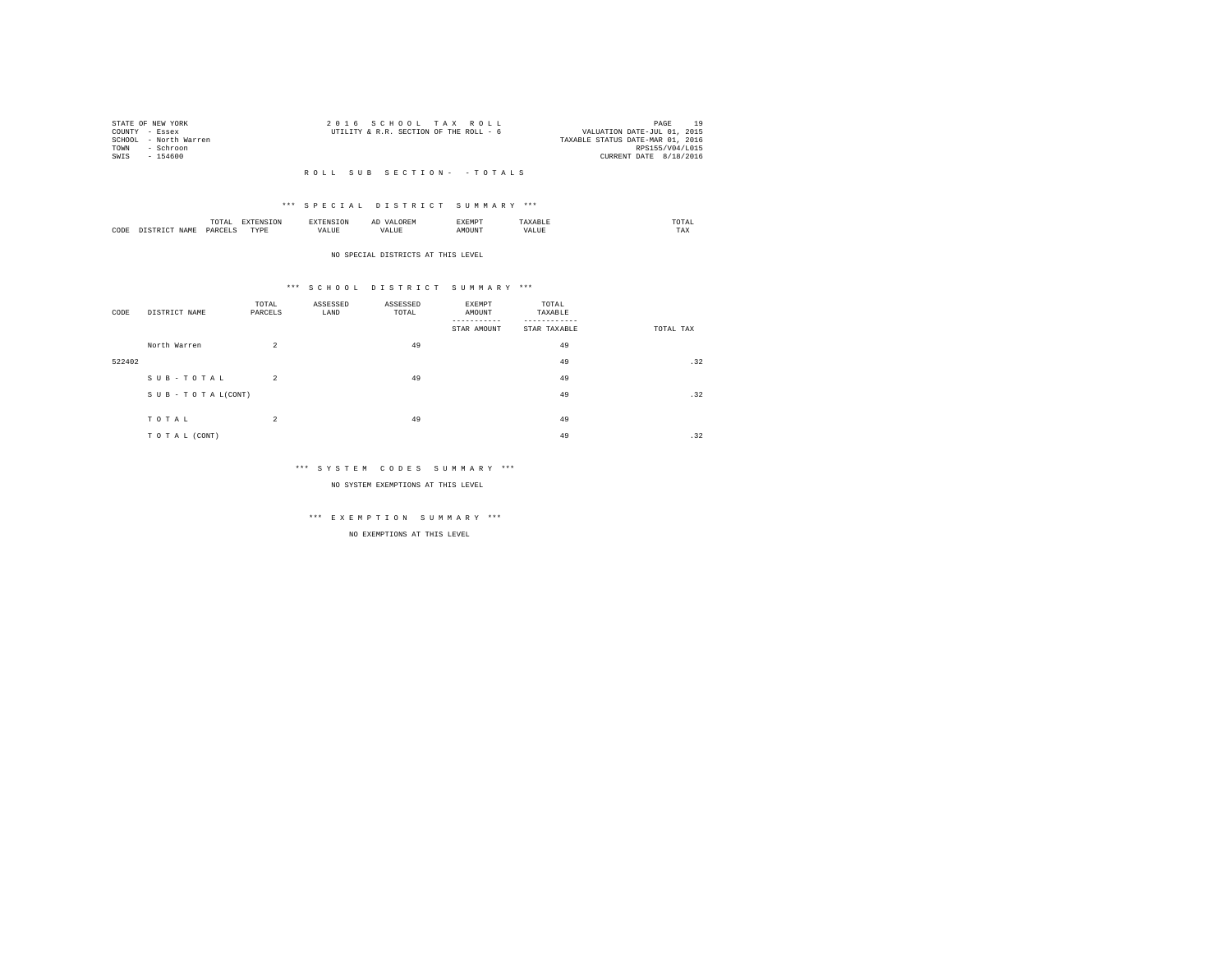|                | STATE OF NEW YORK     | 2016 SCHOOL TAX ROLL                                                  | PAGE            | 20 |
|----------------|-----------------------|-----------------------------------------------------------------------|-----------------|----|
| COUNTY - Essex |                       | VALUATION DATE-JUL 01, 2015<br>UTILITY & R.R. SECTION OF THE ROLL - 6 |                 |    |
|                | SCHOOL - North Warren | TAXABLE STATUS DATE-MAR 01, 2016                                      |                 |    |
| TOWN           | - Schroon             |                                                                       | RPS155/V04/L015 |    |
| SWIS           | $-154600$             | CURRENT DATE 8/18/2016                                                |                 |    |
|                |                       |                                                                       |                 |    |

| ROLL<br>SEC | DESCRIPTION      | TOTAL<br>PARCELS | ASSESSED<br>LAND | ASSESSED<br>TOTAL | EXEMPT<br>AMOUNT<br>-----------<br>STAR AMOUNT | TOTAL<br>TAXABLE<br>------------<br>STAR TAXABLE | TAX<br>RATE | TOTAL<br>TAX |
|-------------|------------------|------------------|------------------|-------------------|------------------------------------------------|--------------------------------------------------|-------------|--------------|
|             | School Tax       |                  |                  | 49                |                                                | 49                                               |             |              |
|             | SPEC DIST TAXES  |                  |                  |                   |                                                | 49                                               |             | .32          |
|             | UTILITIES & N.C. |                  |                  |                   |                                                |                                                  |             | .32          |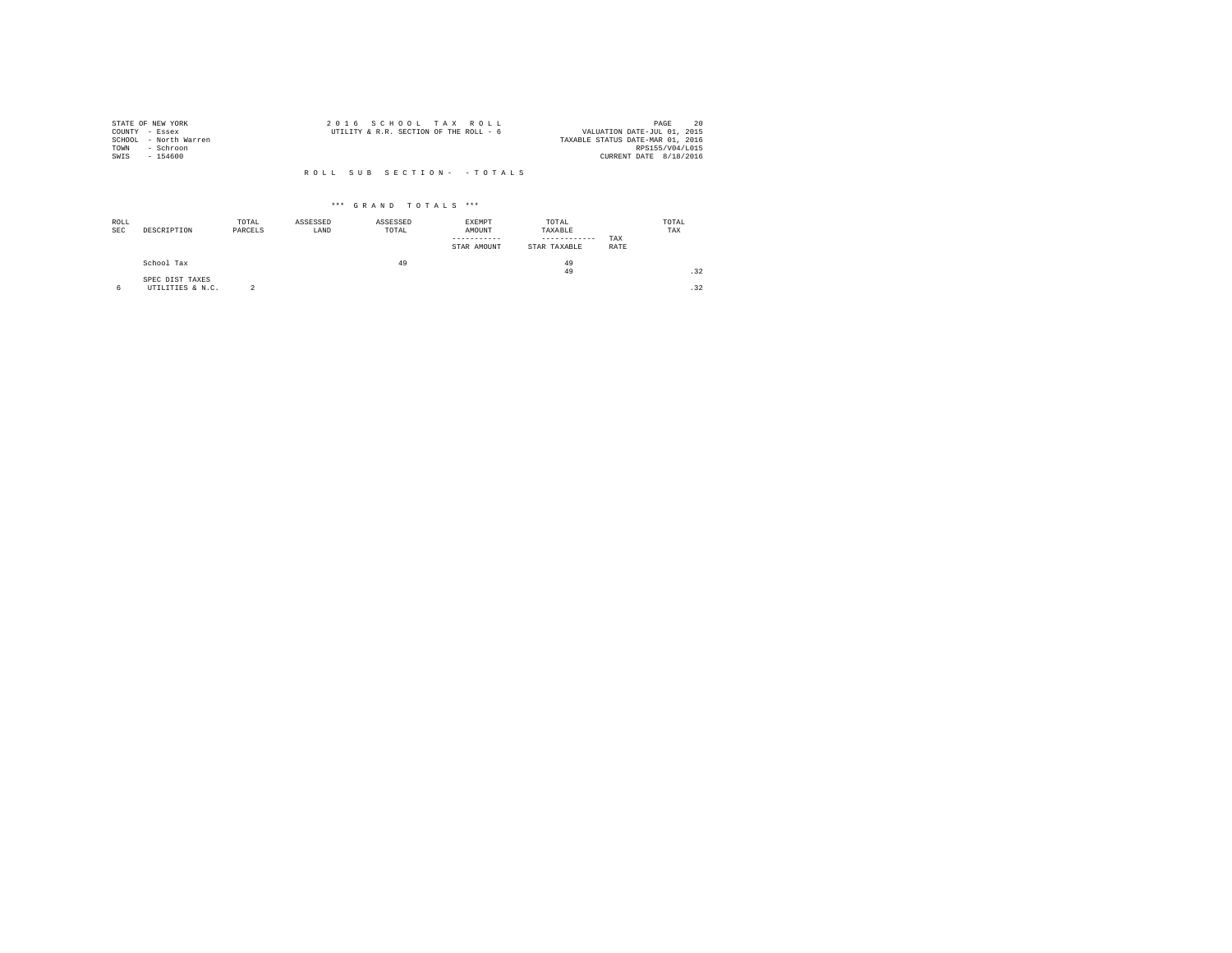|      | STATE OF NEW YORK     | 2016 SCHOOL TAX ROLL                                                  | PAGE            |  |
|------|-----------------------|-----------------------------------------------------------------------|-----------------|--|
|      | COUNTY - Essex        | VALUATION DATE-JUL 01, 2015<br>UTILITY & R.R. SECTION OF THE ROLL - 6 |                 |  |
|      | SCHOOL - North Warren | TAXABLE STATUS DATE-MAR 01, 2016                                      |                 |  |
| TOWN | - Schroon             |                                                                       | RPS155/V04/L015 |  |
| SWTS | $-154600$             | CURRENT DATE 8/18/2016                                                |                 |  |

#### R O L L S E C T I O N T O T A L S

#### \*\*\* S P E C I A L D I S T R I C T S U M M A R Y \*\*\*

|      |   | ----<br>.'O'TAL<br>the contract of the contract of the contract of the contract of the contract of | ---              | <b>CAN INF</b> | ----- |      | moms:<br>the contract of the contract of the contract of |  |
|------|---|----------------------------------------------------------------------------------------------------|------------------|----------------|-------|------|----------------------------------------------------------|--|
| CODE | - | DARCEL.<br>$\sim$<br>________                                                                      | <b>TVDk</b><br>. | $\cdots$<br>.  | MOUN. | ∿JU⊾ | TAX                                                      |  |

#### NO SPECIAL DISTRICTS AT THIS LEVEL

#### \*\*\* S C H O O L D I S T R I C T S U M M A R Y \*\*\*

| CODE   | DISTRICT NAME   | TOTAL<br>PARCELS | ASSESSED<br>LAND | ASSESSED<br>TOTAL | EXEMPT<br>AMOUNT<br>STAR AMOUNT | TOTAL<br>TAXABLE<br>STAR TAXABLE | TOTAL TAX |
|--------|-----------------|------------------|------------------|-------------------|---------------------------------|----------------------------------|-----------|
|        | North Warren    | $\overline{a}$   |                  | 49                |                                 | 49                               |           |
| 522402 |                 |                  |                  |                   |                                 | 49                               | .32       |
|        | SUB-TOTAL       | $\overline{2}$   |                  | 49                |                                 | 49                               |           |
|        | SUB-TOTAL(CONT) |                  |                  |                   |                                 | 49                               | .32       |
|        |                 |                  |                  |                   |                                 |                                  |           |
|        | TOTAL           | $\overline{a}$   |                  | 49                |                                 | 49                               |           |
|        | TO TAL (CONT)   |                  |                  |                   |                                 | 49                               | .32       |

#### \*\*\* S Y S T E M C O D E S S U M M A R Y \*\*\*

NO SYSTEM EXEMPTIONS AT THIS LEVEL

# \*\*\* E X E M P T I O N S U M M A R Y \*\*\*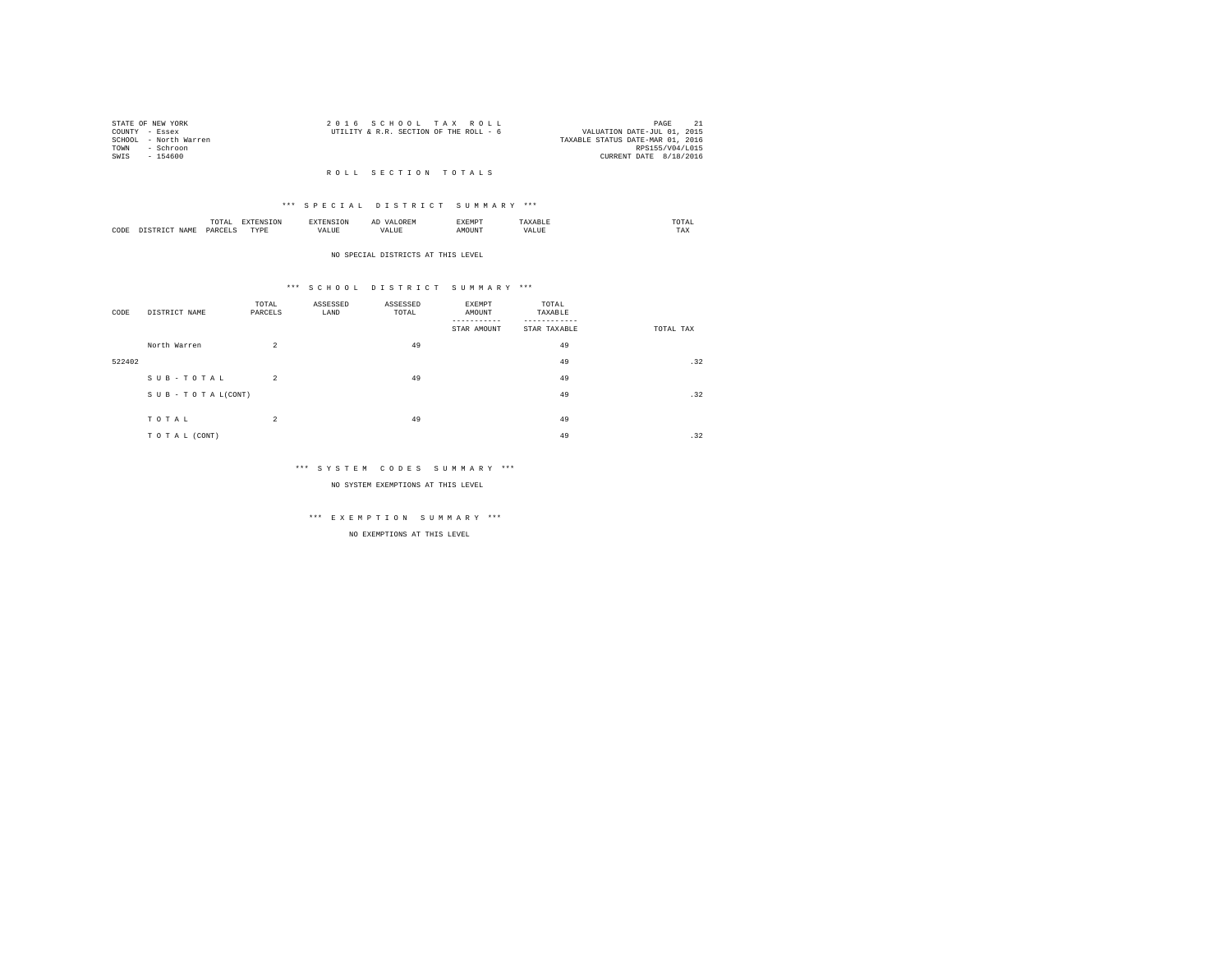| STATE OF NEW YORK     | 2016 SCHOOL TAX ROLL                   | 22<br>PAGE                       |
|-----------------------|----------------------------------------|----------------------------------|
| COUNTY - Essex        | UTILITY & R.R. SECTION OF THE ROLL - 6 | VALUATION DATE-JUL 01, 2015      |
| SCHOOL - North Warren |                                        | TAXABLE STATUS DATE-MAR 01, 2016 |
| TOWN<br>- Schroon     |                                        | RPS155/V04/L015                  |
| SWIS<br>$-154600$     |                                        | CURRENT DATE 8/18/2016           |
|                       | ROLL SECTION TOTALS                    |                                  |

| ROLL<br><b>SEC</b> | DESCRIPTION                         | TOTAL<br>PARCELS | ASSESSED<br>LAND | ASSESSED<br>TOTAL | <b>EXEMPT</b><br>AMOUNT<br>STAR AMOUNT | TOTAL<br>TAXABLE<br>------------<br>STAR TAXABLE | TAX<br>RATE | TOTAL<br>TAX |
|--------------------|-------------------------------------|------------------|------------------|-------------------|----------------------------------------|--------------------------------------------------|-------------|--------------|
|                    | School Tax                          |                  |                  | 49                |                                        | 49<br>49                                         |             | .32          |
| 6                  | SPEC DIST TAXES<br>UTILITIES & N.C. |                  |                  |                   |                                        |                                                  |             | .32          |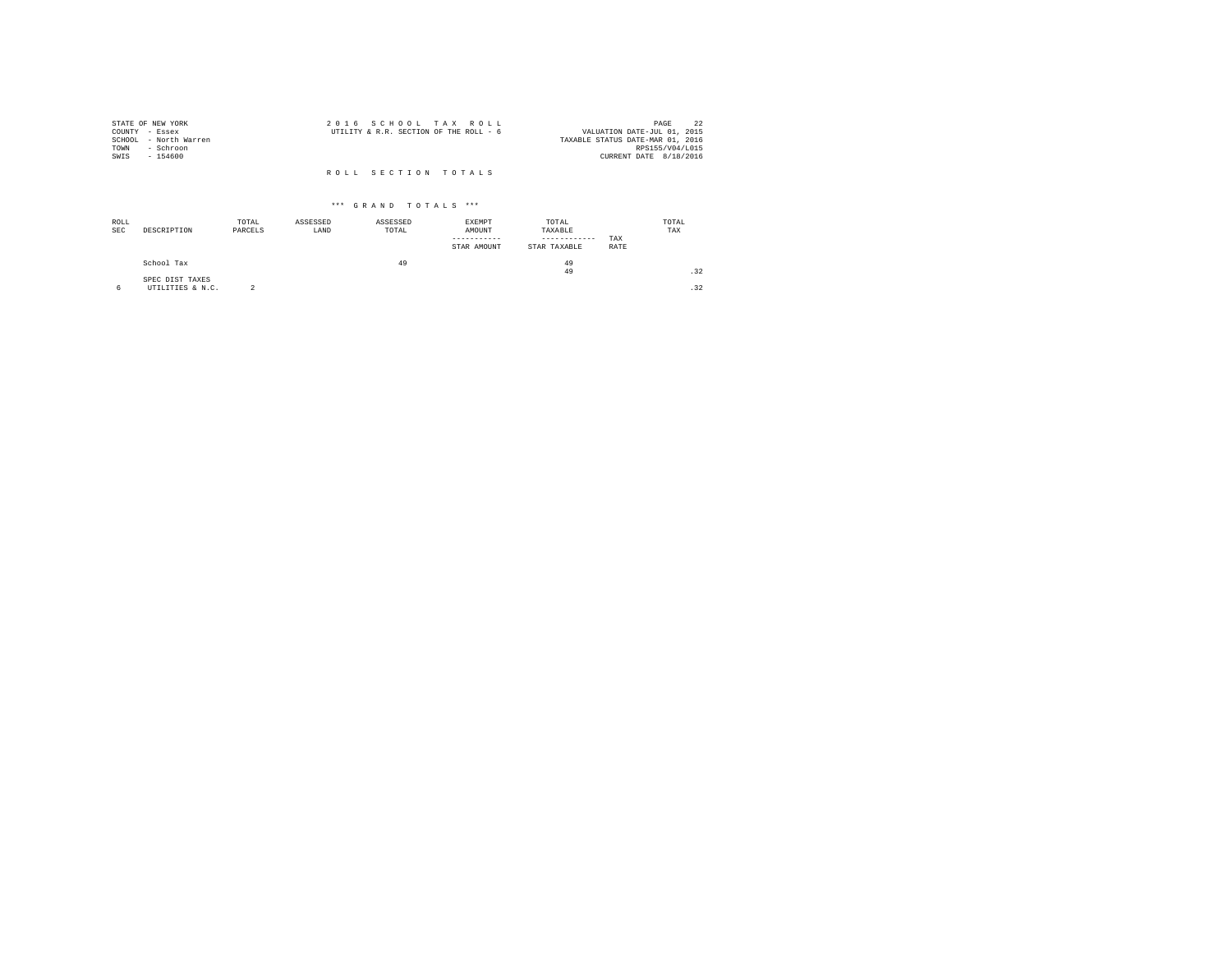| STATE OF NEW YORK     | 2016 SCHOOL TAX ROLL | PAGE                             |
|-----------------------|----------------------|----------------------------------|
| COUNTY - Essex        |                      | VALUATION DATE-JUL 01, 2015      |
| SCHOOL - North Warren | SWIS TOTALS          | TAXABLE STATUS DATE-MAR 01, 2016 |
| TOWN<br>- Schroon     |                      | RPS155/V04/L015                  |
| SWIS<br>$-154600$     |                      | CURRENT DATE 8/18/2016           |

|           |                      | 1 U 1 M 1<br>the contract of the contract of the contract of | ---------------  |      | $\sim$<br>. |   | 1 A.A        | 'UIA.<br>the contract of the contract of the contract of |
|-----------|----------------------|--------------------------------------------------------------|------------------|------|-------------|---|--------------|----------------------------------------------------------|
| CODE<br>. | <b>NAME</b><br>11.12 | レムト                                                          | <b>TIDE</b><br>. | ALUE |             | n | <b>Shown</b> | TAX                                                      |

NO SPECIAL DISTRICTS AT THIS LEVEL

#### \*\*\* S C H O O L D I S T R I C T S U M M A R Y \*\*\*

| CODE   | DISTRICT NAME   | TOTAL<br>PARCELS | ASSESSED<br>LAND | ASSESSED<br>TOTAL | EXEMPT<br>AMOUNT<br>----------- | TOTAL<br>TAXABLE<br>--------- |          |           |
|--------|-----------------|------------------|------------------|-------------------|---------------------------------|-------------------------------|----------|-----------|
|        |                 |                  |                  |                   | STAR AMOUNT                     | STAR TAXABLE                  | TAX RATE | TOTAL TAX |
|        | North Warren    | $\overline{4}$   | 159,100          | 260,889           |                                 | 260.889                       |          |           |
| 522402 |                 |                  |                  |                   |                                 | 260,889                       | 6.474000 | 1,688.99  |
|        | SUB-TOTAL       | $\overline{4}$   | 159,100          | 260.889           |                                 | 260.889                       |          |           |
|        | SUB-TOTAL(CONT) |                  |                  |                   |                                 | 260,889                       |          | 1,688.99  |
|        |                 |                  |                  |                   |                                 |                               |          |           |
|        | TOTAL           | $\overline{4}$   | 159,100          | 260.889           |                                 | 260,889                       |          |           |
|        | TO TAL (CONT)   |                  |                  |                   |                                 | 260.889                       |          | 1,688.99  |

#### \*\*\* S Y S T E M C O D E S S U M M A R Y \*\*\*

NO SYSTEM EXEMPTIONS AT THIS LEVEL

\*\*\* E X E M P T I O N S U M M A R Y \*\*\*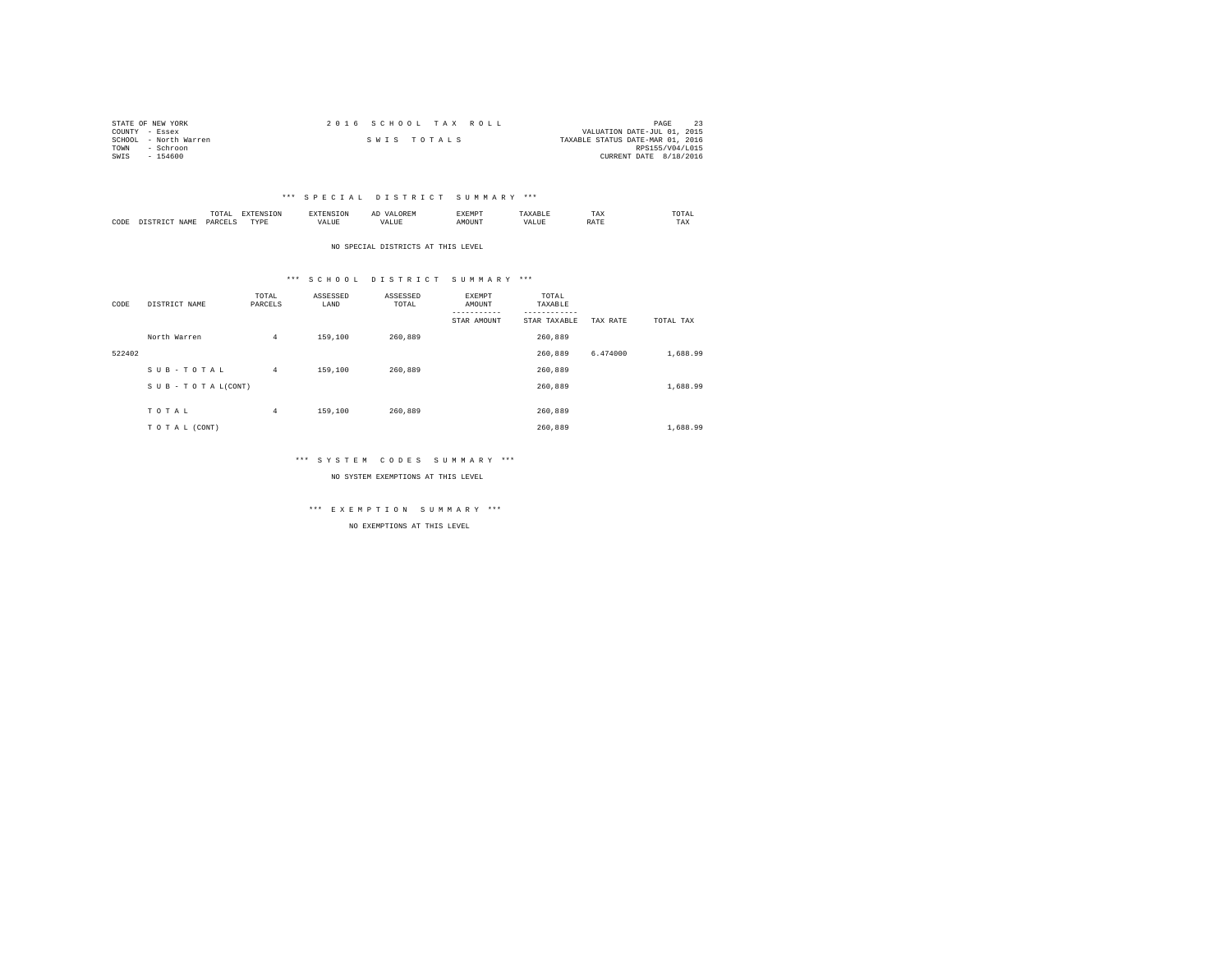| STATE OF NEW YORK     | 2016 SCHOOL TAX ROLL | PAGE                             |
|-----------------------|----------------------|----------------------------------|
| COUNTY - Essex        |                      | VALUATION DATE-JUL 01, 2015      |
| SCHOOL - North Warren | SWIS TOTALS          | TAXABLE STATUS DATE-MAR 01, 2016 |
| TOWN<br>- Schroon     |                      | RPS155/V04/L015                  |
| SWIS<br>$-154600$     |                      | CURRENT DATE 8/18/2016           |

|                           |                                     |                  |                  | *** GRAND TOTALS *** |                                                       |                                                  |             |          |
|---------------------------|-------------------------------------|------------------|------------------|----------------------|-------------------------------------------------------|--------------------------------------------------|-------------|----------|
| <b>ROLL</b><br><b>SEC</b> | DESCRIPTION                         | TOTAL<br>PARCELS | ASSESSED<br>LAND | ASSESSED<br>TOTAL    | <b>EXEMPT</b><br>AMOUNT<br>-----------<br>STAR AMOUNT | TOTAL<br>TAXABLE<br>------------<br>STAR TAXABLE | TAX<br>RATE |          |
|                           | School Tax                          |                  | 159,100          | 260,840              |                                                       | 260,840<br>260,840                               | 6.474000    | 1,688.67 |
| 3                         | SPEC DIST TAXES<br>STATE OWNED LAND | $\overline{2}$   |                  |                      |                                                       |                                                  |             | 1,688.67 |
|                           | School Tax                          |                  |                  | 49                   |                                                       | 49<br>49                                         | 6.474000    | .32      |
| 6                         | SPEC DIST TAXES<br>UTILITIES & N.C. | $\overline{2}$   |                  |                      |                                                       |                                                  |             | .32      |
|                           | School Tax                          |                  | 159,100          | 260,889              |                                                       | 260,889<br>260,889                               | 6.474000    | 1,688.99 |
|                           | SPEC DIST TAXES                     |                  |                  |                      |                                                       |                                                  |             |          |
| $\star$                   | TOTAL<br>SUB                        | $\overline{4}$   |                  |                      |                                                       |                                                  |             | 1,688.99 |
|                           | School Tax                          |                  | 159,100          | 260,889              |                                                       | 260,889<br>260,889                               | 6.474000    | 1,688.99 |
|                           | SPEC DIST TAXES                     |                  |                  |                      |                                                       |                                                  |             |          |
| $\star\star$              | GRAND TOTAL                         | 4                |                  |                      |                                                       |                                                  |             | 1,688.99 |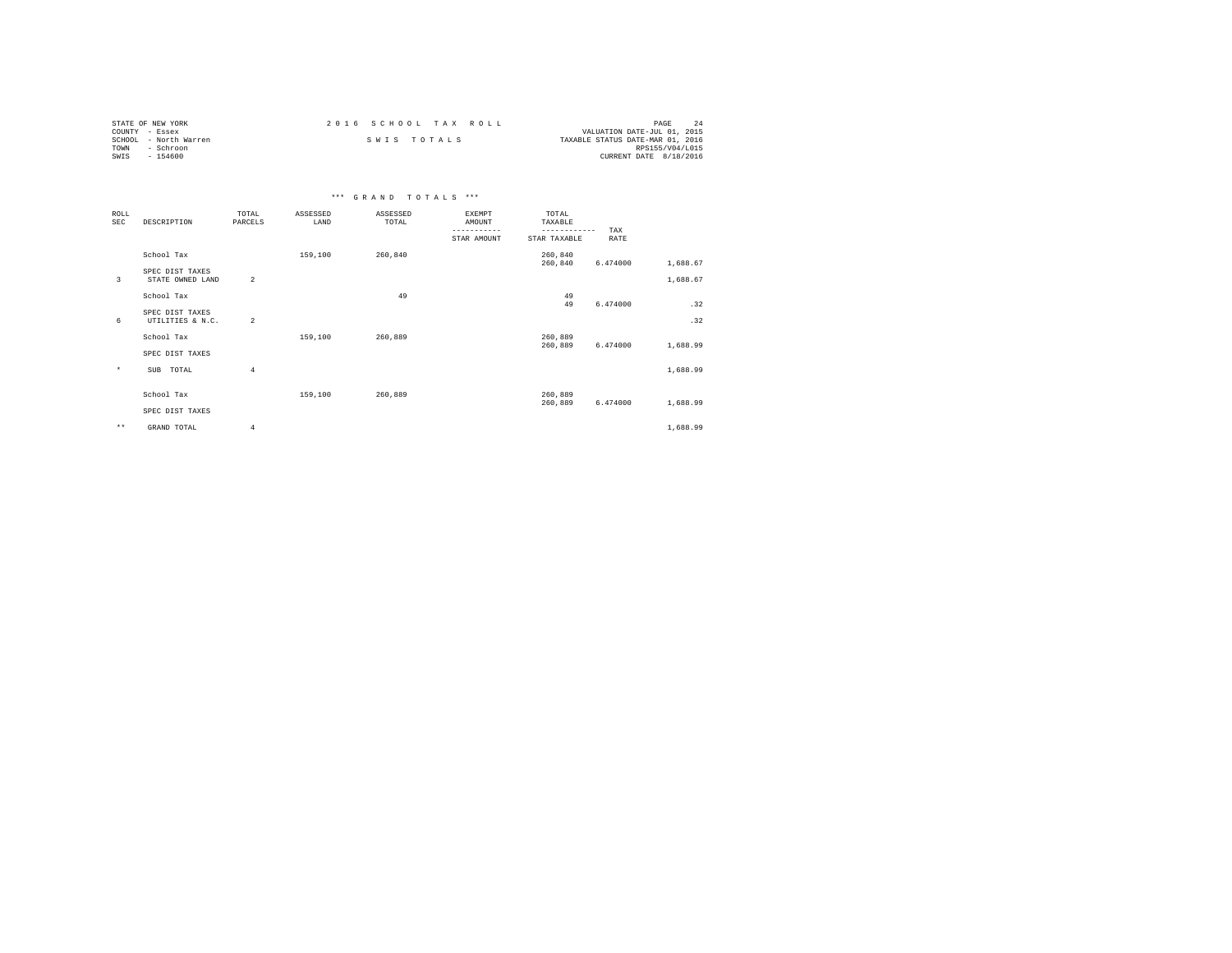| STATE OF NEW YORK     | 2016 SCHOOL TAX ROLL                                | PAGE            |  |
|-----------------------|-----------------------------------------------------|-----------------|--|
| COUNTY - Essex        | SCHOOL TOTALS 522402<br>VALUATION DATE-JUL 01, 2015 |                 |  |
| SCHOOL - North Warren | TAXABLE STATUS DATE-MAR 01, 2016                    |                 |  |
|                       |                                                     | RPS155/V04/L015 |  |
|                       | CURRENT DATE 8/18/2016                              |                 |  |

|      |            | <br>the contract of the contract of the contract of the contract of the contract of |                    |                                      | $\sim$ | .XEMP | JTAL<br>the contract of the contract of the contract of |  |
|------|------------|-------------------------------------------------------------------------------------|--------------------|--------------------------------------|--------|-------|---------------------------------------------------------|--|
| CODE | .7.14<br>. | υ∆RO™<br>.                                                                          | $m \cdot m -$<br>. | $\cdots$<br>$\overline{\phantom{a}}$ |        |       | TAX                                                     |  |

NO SPECIAL DISTRICTS AT THIS LEVEL

#### \*\*\* S C H O O L D I S T R I C T S U M M A R Y \*\*\*

| CODE   | DISTRICT NAME      | TOTAL<br>PARCELS | ASSESSED<br>LAND | ASSESSED<br>TOTAL | EXEMPT<br>AMOUNT<br>-----------<br>STAR AMOUNT | TOTAL<br>TAXABLE<br>---------<br>STAR TAXABLE | TAX RATE | TOTAL TAX |
|--------|--------------------|------------------|------------------|-------------------|------------------------------------------------|-----------------------------------------------|----------|-----------|
|        | North Warren       | 9                | 522,800          | 991.717           |                                                | 991,717                                       |          |           |
| 522402 |                    |                  |                  |                   |                                                | 991.717                                       |          | 6,420.38  |
|        | SUB-TOTAL          | 9                | 522,800          | 991.717           |                                                | 991,717                                       |          |           |
|        | SUB - TO TAL(CONT) |                  |                  |                   |                                                | 991,717                                       |          | 6,420.38  |
|        | TOTAL              | 9                | 522,800          | 991.717           |                                                | 991.717                                       |          |           |
|        | TO TAL (CONT)      |                  |                  |                   |                                                | 991,717                                       |          | 6,420.38  |

#### \*\*\* S Y S T E M C O D E S S U M M A R Y \*\*\*

NO SYSTEM EXEMPTIONS AT THIS LEVEL

\*\*\* E X E M P T I O N S U M M A R Y \*\*\*